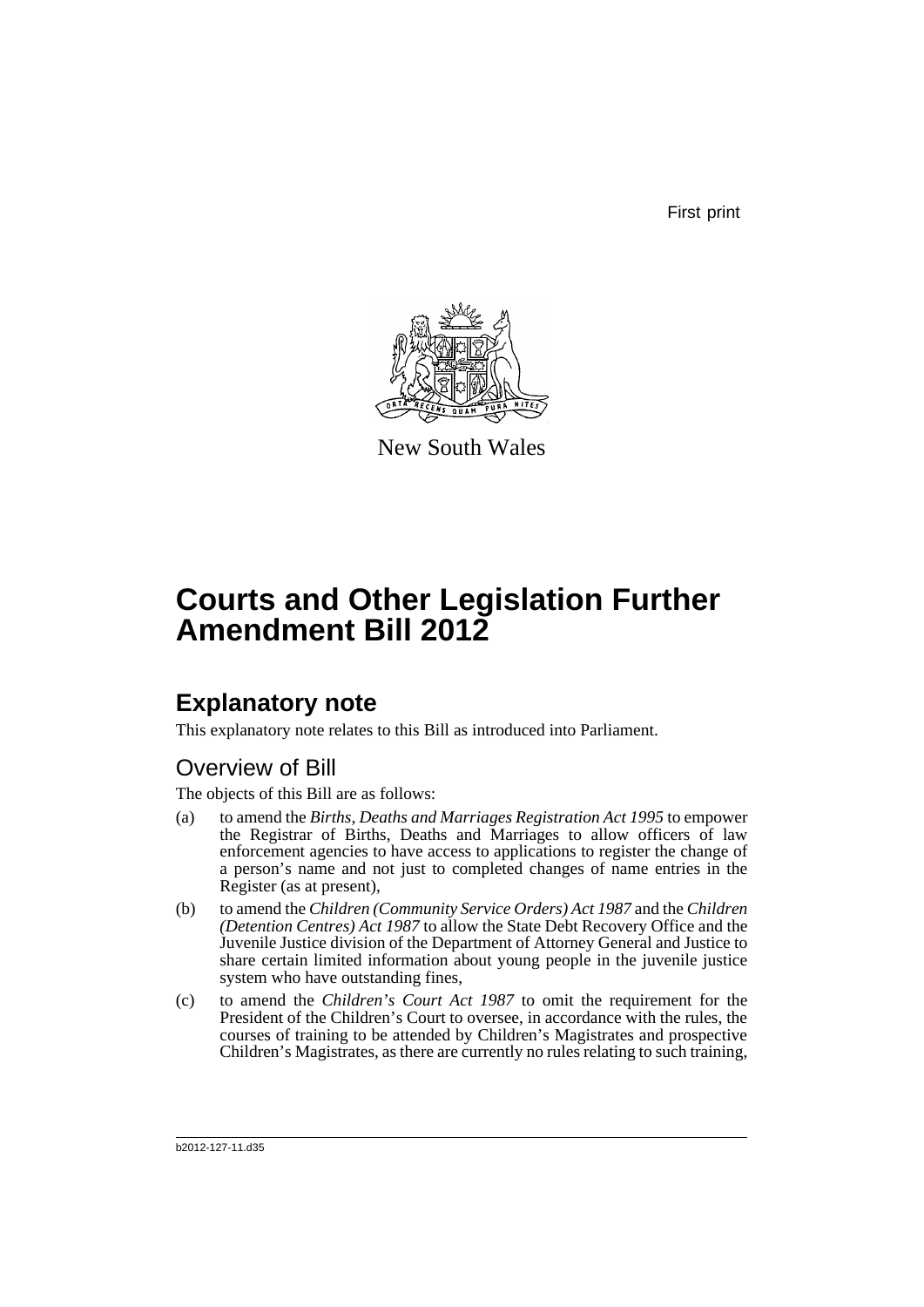Explanatory note

- (d) to repeal Part 2A of the *Civil Procedure Act 2005* (which requires steps to be taken to resolve a dispute by agreement, or to clarify or narrow issues in dispute, before commencing court action, and is not yet in operation) and to omit a provision of the *Civil Procedure Regulation 2012* that relates to that Part,
- (e) to amend the *Court Security Act 2005* to prohibit the unauthorised use of any device (including a phone) to transmit sounds, images or information forming part of the proceedings of a court from a room or place where a court is sitting to a place outside that room or place,
- (f) to amend the *Crimes (Appeal and Review) Act 2001* to specify the ways in which the Supreme Court can determine an appeal by a prosecutor against an order for costs made by the Local Court against the prosecutor in any summary proceedings,
- (g) to amend the *Fines Act 1996* to allow for a delegate of the Director-General of the Department of Attorney General and Justice to approve the organisations that can sponsor applicants for work and development orders (that is, orders requiring a person to undertake unpaid work or training or counselling to satisfy a fine debt), as an alternative to approval by the Director-General, which is presently permissible,
- (h) to repeal the *Inebriates Act 1912* (since the *Drug and Alcohol Treatment Act 2007* now applies to the whole of the State, the *Inebriates Act 1912* has no remaining operation in relation to adults and the continued operation of the Act in relation to minors is not considered appropriate),
- (i) to amend uncommenced amendments of the *Jury Act 1977* to continue the current ineligibility of Australian lawyers to serve as jurors and the current right of people who care for a person who is sick, infirm or disabled to claim an exemption from serving on a jury,
- (j) to amend the *Land and Environment Court Act 1979* to provide that a Commissioner of the Land and Environment Court whose term of appointment has expired can complete or otherwise continue to deal with any matters relating to proceedings or conciliation conferences that have been heard or partly heard, or conducted or partly conducted, before the expiry of the Commissioner's term,
- (k) to amend the *NSW Trustee and Guardian Act 2009* to clarify that a provision that prohibits the NSW Trustee and Guardian from accepting a trust under a deed of arrangement only applies to deeds of arrangement for the benefit of creditors,
- (l) to amend the *Probate and Administration Act 1898* to provide for certain matters to be approved rather than prescribed by the rules,
- (m) to make minor amendments to standardise provisions about acting judicial officers, to update terminology, to omit references to the repealed *Inebriates Act 1912* and to deal with other matters of a statute law revision nature.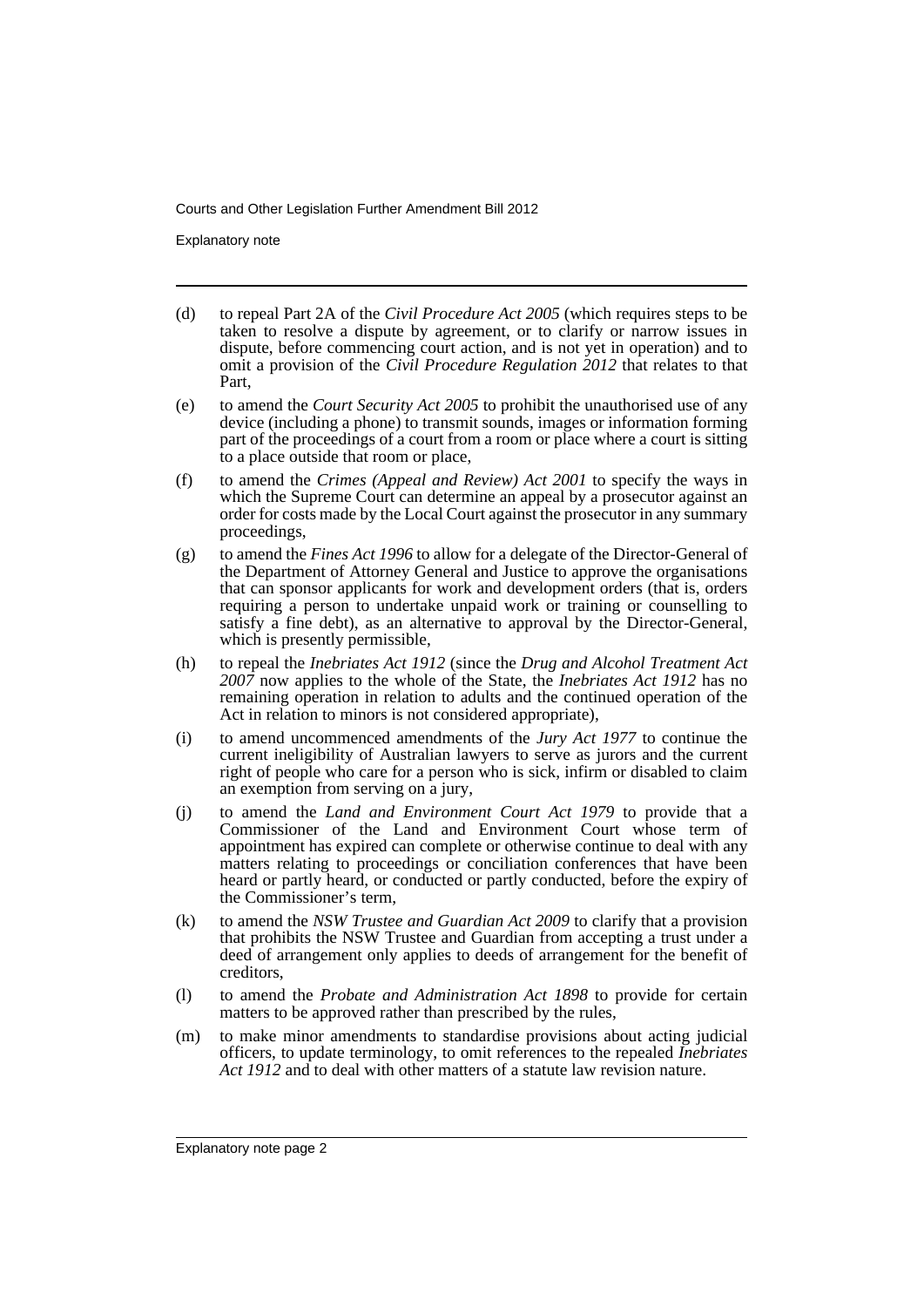Explanatory note

### Outline of provisions

**Clause 1** sets out the name (also called the short title) of the proposed Act.

**Clause 2** provides for the commencement of the proposed Act on the date of assent to the proposed Act, except for the amendments to the *Court Security Act 2005*, which commence on a day to be appointed by proclamation.

**Clause 3** makes it clear that the explanatory notes contained in proposed Schedule 1 do not form part of the proposed Act.

### **Schedule 1 Amendment and repeal of legislation**

**Schedule 1** makes the amendments, and effects the repeal, described in the Overview. The amendments and repeal are explained in detail in the explanatory note set out in Schedule 1 that relates to the Act or Regulation concerned.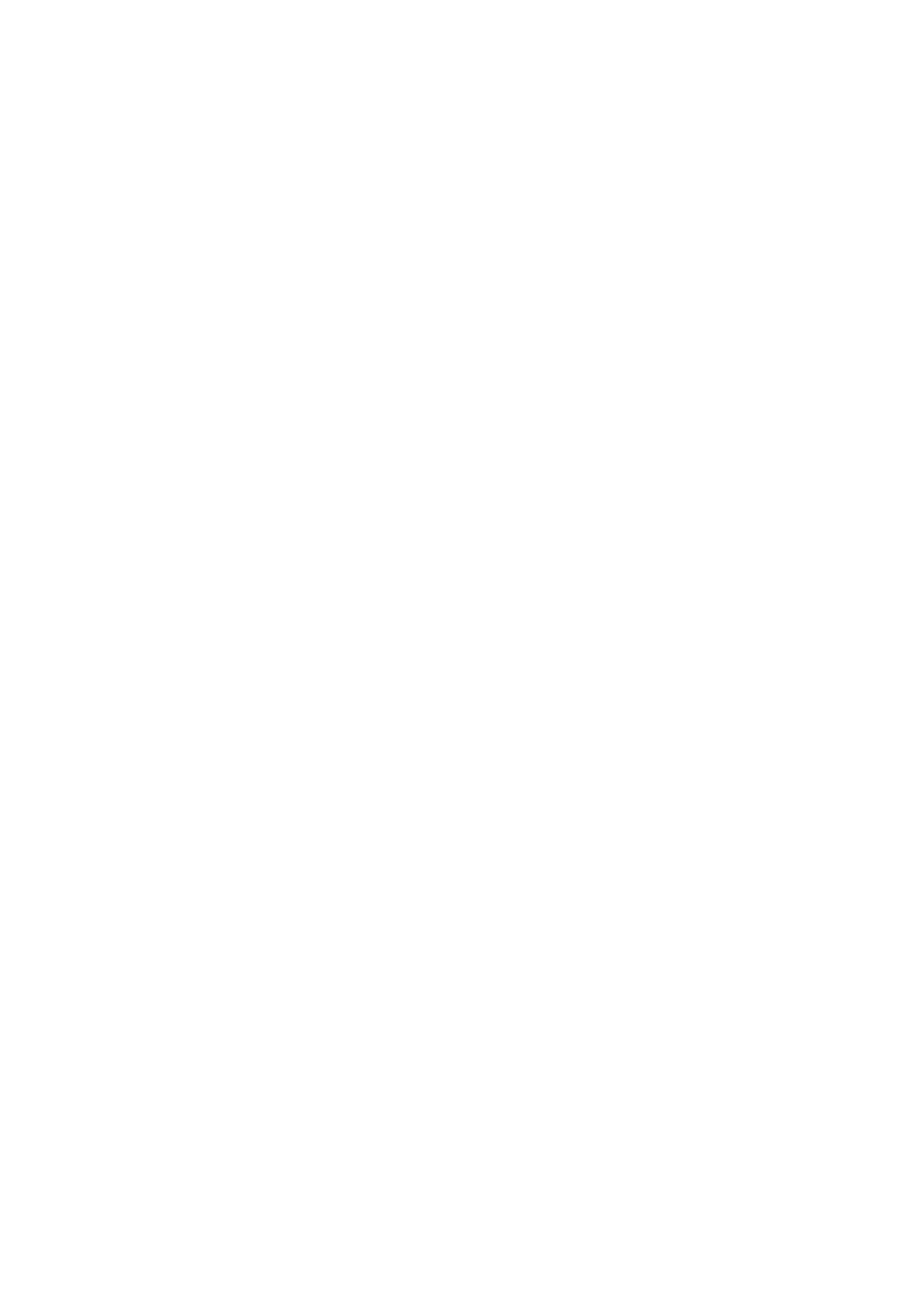First print



New South Wales

# **Courts and Other Legislation Further Amendment Bill 2012**

### **Contents**

|            |                                     | Page |
|------------|-------------------------------------|------|
|            | Name of Act                         |      |
|            | Commencement                        |      |
| 3          | Explanatory notes                   |      |
| Schedule 1 | Amendment and repeal of legislation | 3    |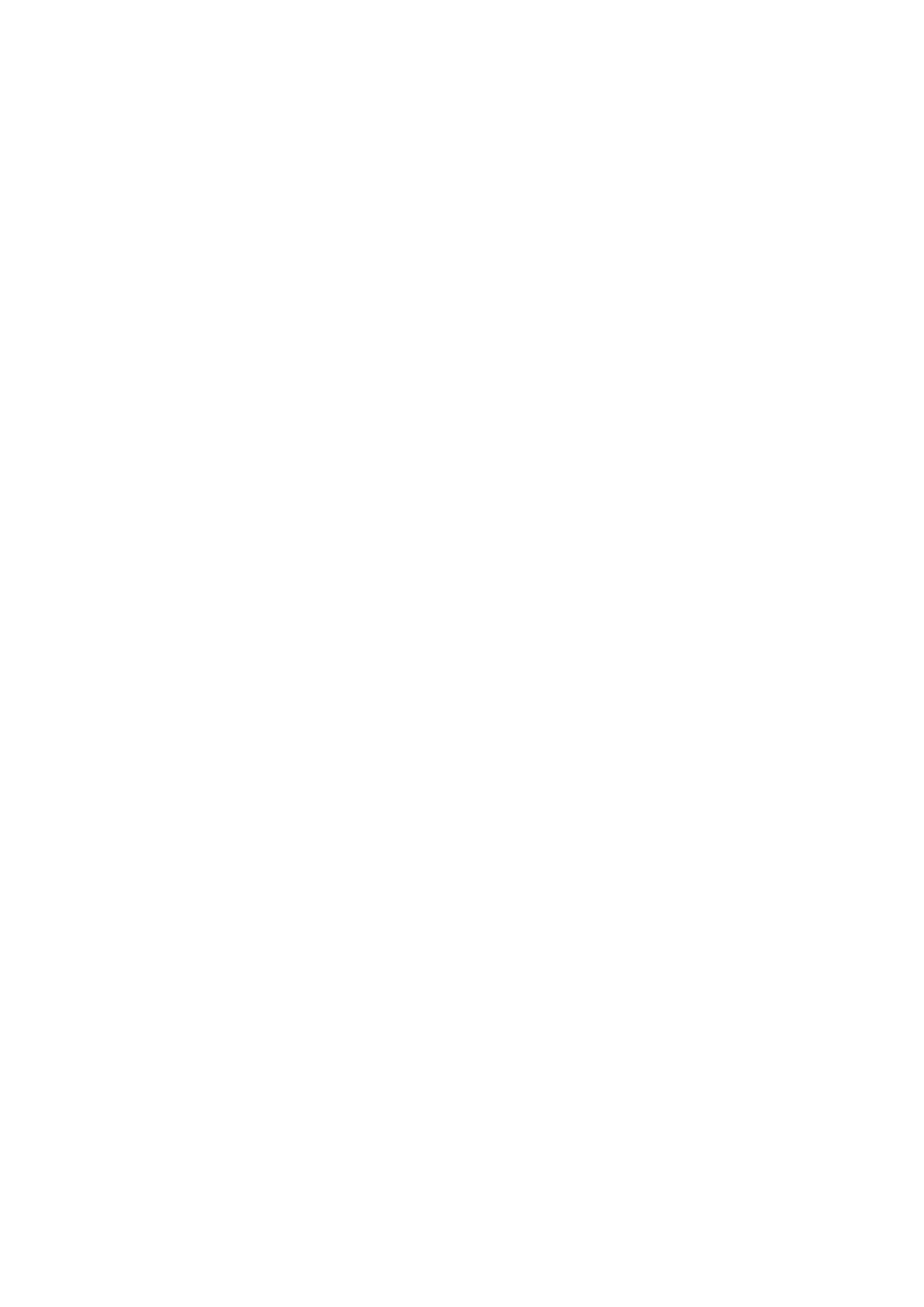

New South Wales

## **Courts and Other Legislation Further Amendment Bill 2012**

No , 2012

### **A Bill for**

An Act to make miscellaneous amendments to certain legislation with respect to courts and juries, civil and criminal procedure, the exchange of information by certain government agencies and the enforcement of fines and to effect minor statute law revision; and to repeal the *Inebriates Act 1912.*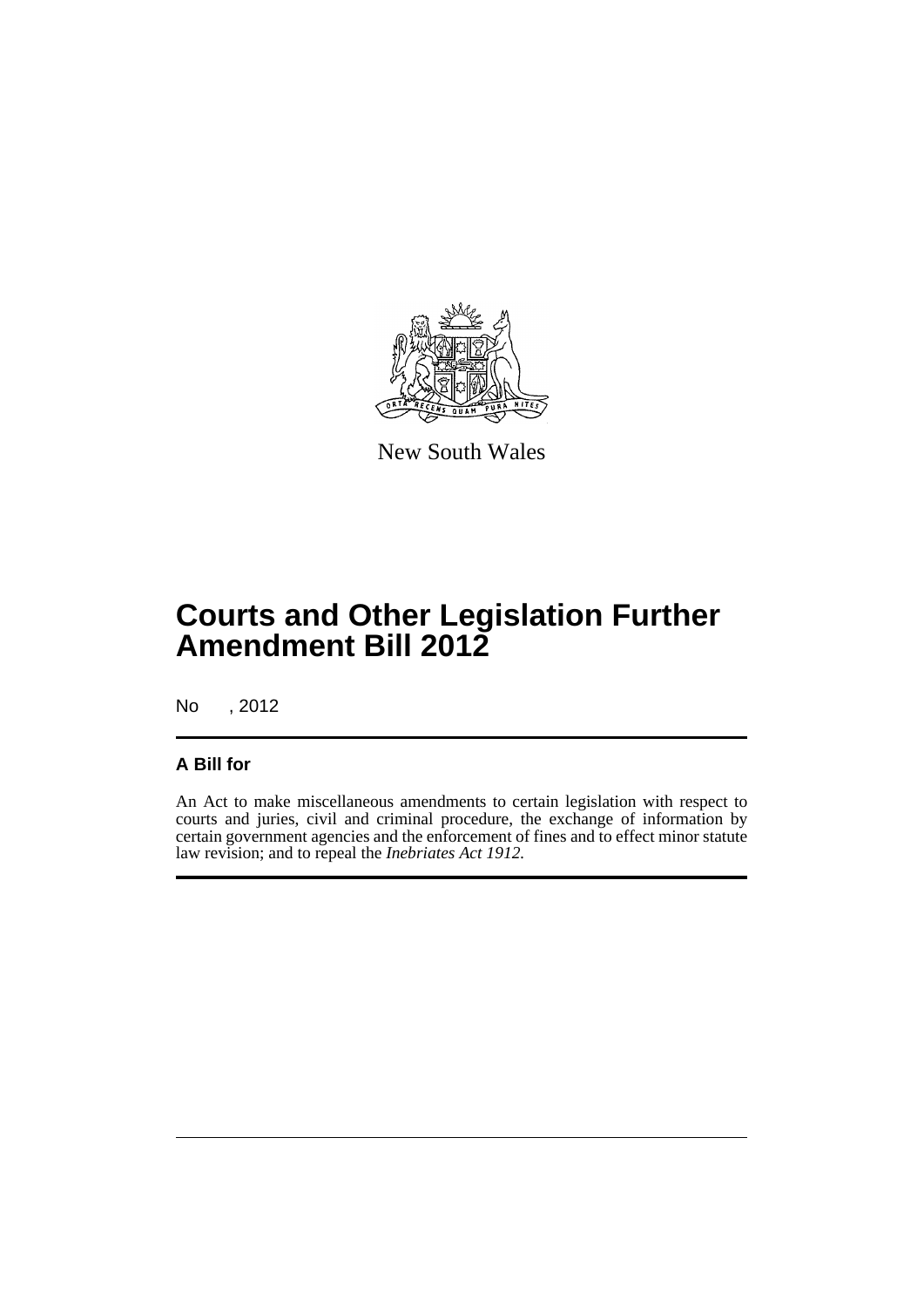<span id="page-7-2"></span><span id="page-7-1"></span><span id="page-7-0"></span>

|              |     | The Legislature of New South Wales enacts:                                                                 |                     |
|--------------|-----|------------------------------------------------------------------------------------------------------------|---------------------|
| 1            |     | Name of Act                                                                                                | 2                   |
|              |     | This Act is the Courts and Other Legislation Further Amendment Act<br>2012.                                | 3<br>$\overline{4}$ |
| $\mathbf{2}$ |     | <b>Commencement</b>                                                                                        | 5                   |
|              | (1) | This Act commences on the date of assent to this Act, except as<br>provided by subsection (2).             | 6<br>7              |
|              | (2) | Schedule 1.8 commences on a day to be appointed by proclamation.                                           | 8                   |
| 3            |     | <b>Explanatory notes</b>                                                                                   | 9                   |
|              |     | The matter appearing under the heading "Explanatory note" in<br>Schedule 1 does not form part of this Act. | 10<br>11            |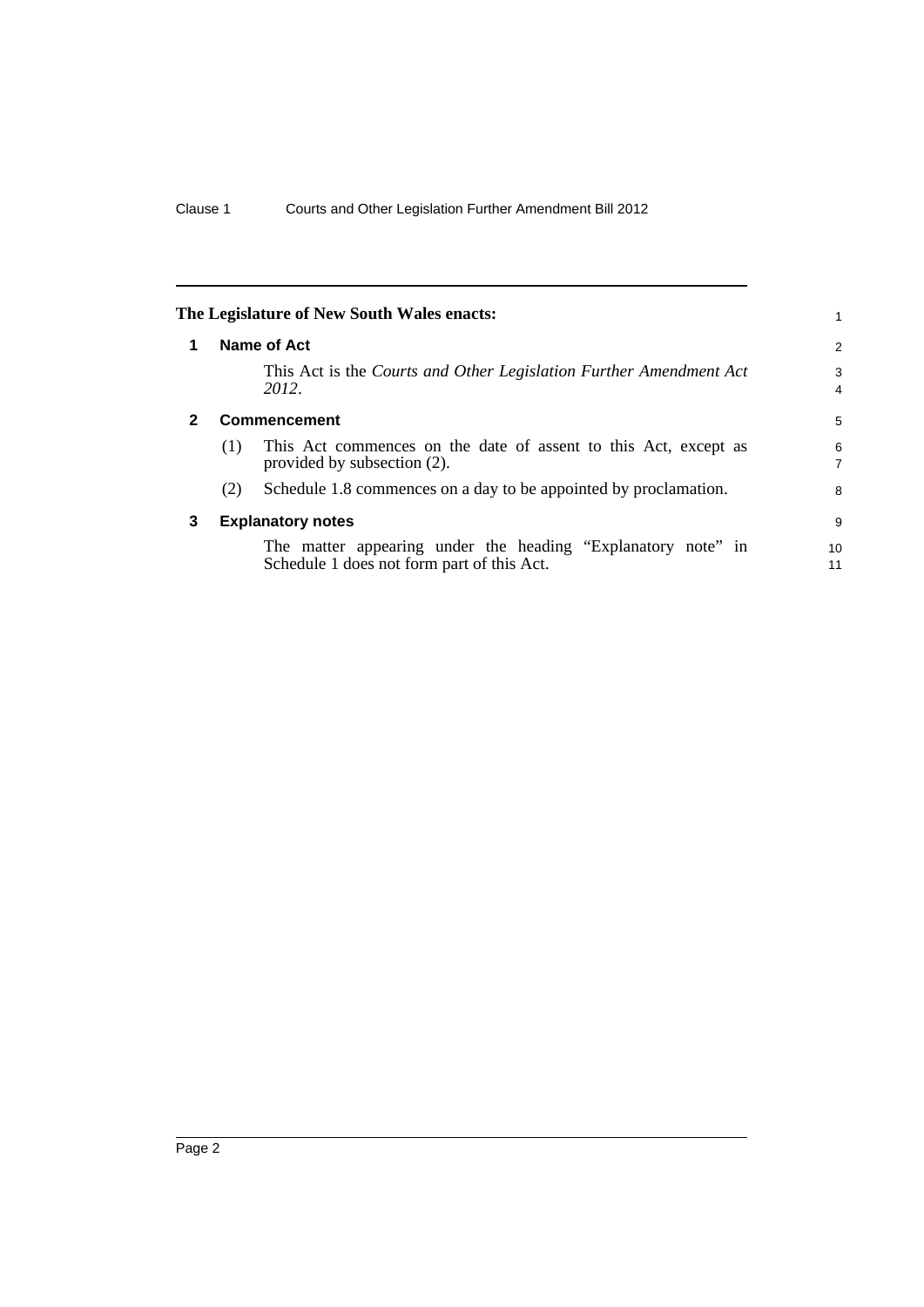Amendment and repeal of legislation Schedule 1

<span id="page-8-0"></span>

|                  | <b>Schedule 1</b><br>Amendment and repeal of legislation                                                                                                                                                                                                                                                                                                                                                                                                                                                                                                                                                 | 1                                  |
|------------------|----------------------------------------------------------------------------------------------------------------------------------------------------------------------------------------------------------------------------------------------------------------------------------------------------------------------------------------------------------------------------------------------------------------------------------------------------------------------------------------------------------------------------------------------------------------------------------------------------------|------------------------------------|
| 1.1              | <b>Anti-Discrimination Act 1977 No 48</b>                                                                                                                                                                                                                                                                                                                                                                                                                                                                                                                                                                | $\overline{2}$                     |
|                  | Section 49ZYA What constitutes discrimination on the ground of age                                                                                                                                                                                                                                                                                                                                                                                                                                                                                                                                       | 3                                  |
|                  | Omit section 49ZYA (3).                                                                                                                                                                                                                                                                                                                                                                                                                                                                                                                                                                                  | 4                                  |
|                  | <b>Explanatory note</b>                                                                                                                                                                                                                                                                                                                                                                                                                                                                                                                                                                                  | 5                                  |
|                  | The proposed amendment to the Anti-Discrimination Act 1977 will result in the general<br>definitions of <b>associate</b> and <b>relative</b> in that Act applying in the same way to all<br>circumstances where discrimination against a person on the grounds that a relative or<br>an associate of a person has a particular characteristic is prohibited. This is achieved<br>by omitting the substantially similar, but not identical, definitions relating to<br>discrimination on the ground of age from section 49ZYA and relying instead on the<br>general definitions in section 4 of that Act. | 6<br>7<br>8<br>9<br>10<br>11<br>12 |
| 1.2 <sub>2</sub> | Births, Deaths and Marriages Registration Act 1995 No 62                                                                                                                                                                                                                                                                                                                                                                                                                                                                                                                                                 | 13                                 |
| [1]              | Section 25 Record of adoption or discharge of adoption to be noted in<br>birth registration                                                                                                                                                                                                                                                                                                                                                                                                                                                                                                              | 14<br>15                           |
|                  | Omit "a memorandum" wherever occurring.                                                                                                                                                                                                                                                                                                                                                                                                                                                                                                                                                                  | 16                                 |
|                  | Insert instead "a record of adoption, or discharge of adoption,".                                                                                                                                                                                                                                                                                                                                                                                                                                                                                                                                        | 17                                 |
| $[2]$            | <b>Section 25</b>                                                                                                                                                                                                                                                                                                                                                                                                                                                                                                                                                                                        | 18                                 |
|                  | Omit "the memorandum" wherever occurring. Insert instead "the record".                                                                                                                                                                                                                                                                                                                                                                                                                                                                                                                                   | 19                                 |
| $[3]$            | Part 8, Division 4, heading                                                                                                                                                                                                                                                                                                                                                                                                                                                                                                                                                                              | 20                                 |
|                  | Insert "and certain applications" after "entries".                                                                                                                                                                                                                                                                                                                                                                                                                                                                                                                                                       | 21                                 |
| [4]              | Section 46A Access to change of name applications and information by<br>law enforcement agencies                                                                                                                                                                                                                                                                                                                                                                                                                                                                                                         | 22<br>23                           |
|                  | Insert "applications for registration of a change of a person's name, and to"<br>after "agency to" in section 46A (1).                                                                                                                                                                                                                                                                                                                                                                                                                                                                                   | 24<br>25                           |
| [5]              | Section 46A (2)                                                                                                                                                                                                                                                                                                                                                                                                                                                                                                                                                                                          | 26                                 |
|                  | Insert "applications or" after "to whom the".                                                                                                                                                                                                                                                                                                                                                                                                                                                                                                                                                            | 27                                 |
| [6]              | Schedule 3 Savings, transitional and other provisions                                                                                                                                                                                                                                                                                                                                                                                                                                                                                                                                                    | 28                                 |
|                  | Insert at the end of clause $1(1)$ :                                                                                                                                                                                                                                                                                                                                                                                                                                                                                                                                                                     | 29                                 |
|                  | any other Act that amends this Act                                                                                                                                                                                                                                                                                                                                                                                                                                                                                                                                                                       | 30                                 |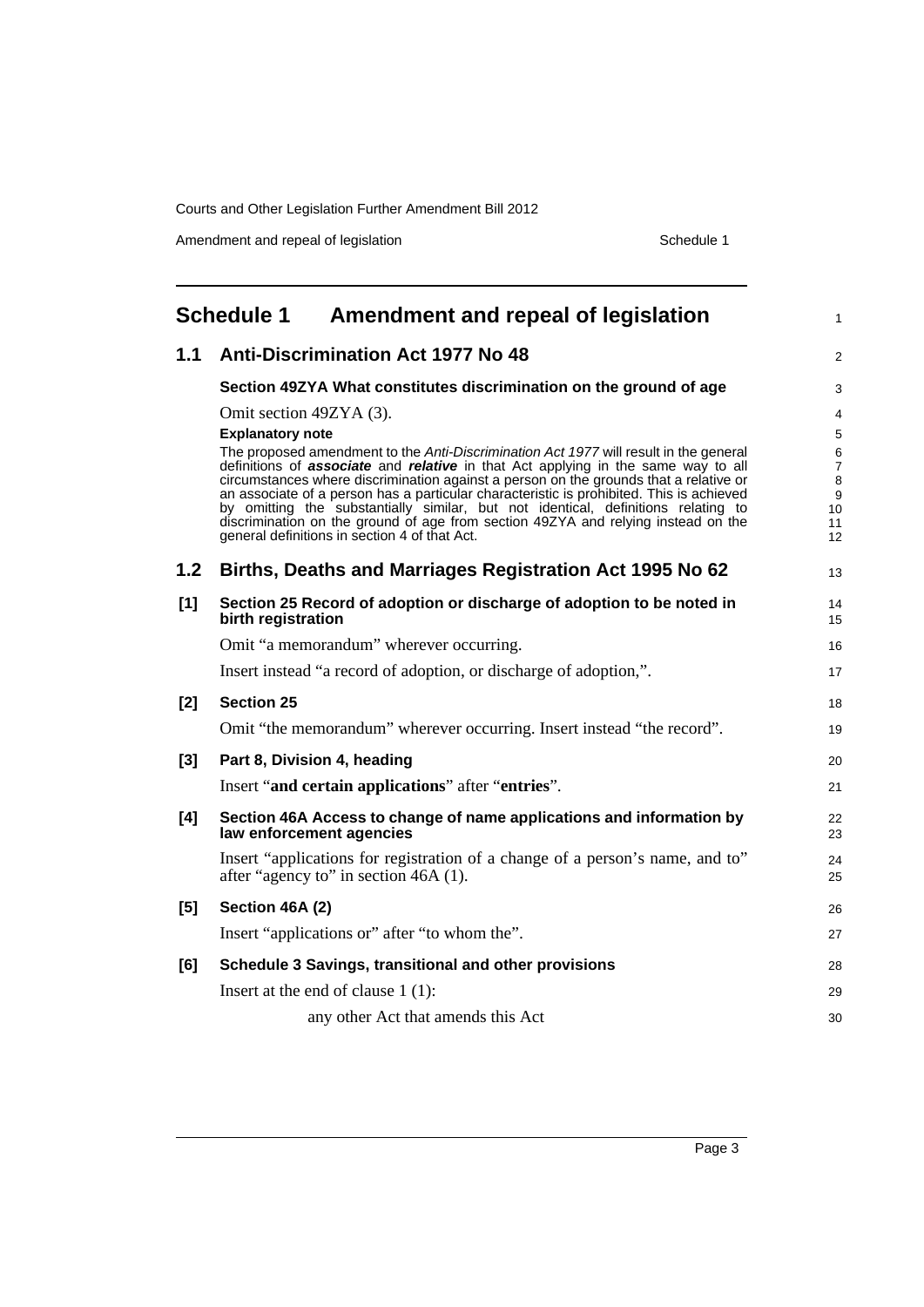Schedule 1 Amendment and repeal of legislation

#### **[7] Schedule 3, Part 9**

Insert after Part 8:

### **Part 9 Provision consequent on enactment of Courts and Other Legislation Further Amendment Act 2012**

#### **26 Application of amendments relating to change of name applications**

Section 46A (1) and (2), as amended by the *Courts and Other Legislation Further Amendment Act 2012*, extend to information relating to applications made before the amendment of those subsections by that Act.

1  $\mathfrak{p}$ 

3 4 5

27

#### **Explanatory note**

Items [1] and [2] of the proposed amendments to the *Births, Deaths and Marriages Registration Act 1995* update references to records of adoption or discharge of adoption (which were formerly called memoranda). This is consistent with the terminology used in the rest of the Act and in the *Adoption Act 2000*. Item [3] updates a heading as a consequence of the proposed extension (by items [4]

and [5] of the proposed amendments) of the power to allow access to information. Items [4] and [5] empower the Registrar of Births, Deaths and Marriages to allow

officers of law enforcement agencies to have access to applications to register the change of a person's name and not just to changes of name that have been finalised and registered (which officers of law enforcement agencies can currently access).

Item [6] provides for the making of savings and transitional regulations consequent on the amendment of the *Births, Deaths and Marriages Registration Act 1995*.

Item [7] provides that the proposed amendments about access to information extend to information relating to applications made before the amendments commenced.

#### **1.3 Children (Community Service Orders) Act 1987 No 56**

#### **[1] Section 3 Definitions**

Omit the definition of *Department* from section 3 (1). Insert instead: *Department* means the Department of Attorney General and Justice.

#### **[2] Section 28B**

Insert after section 28A:

#### **28B Exchange of certain information**

(1) The Director-General may enter into an arrangement (*an information sharing arrangement*) with the Director of the State Debt Recovery Office for the purposes of sharing or exchanging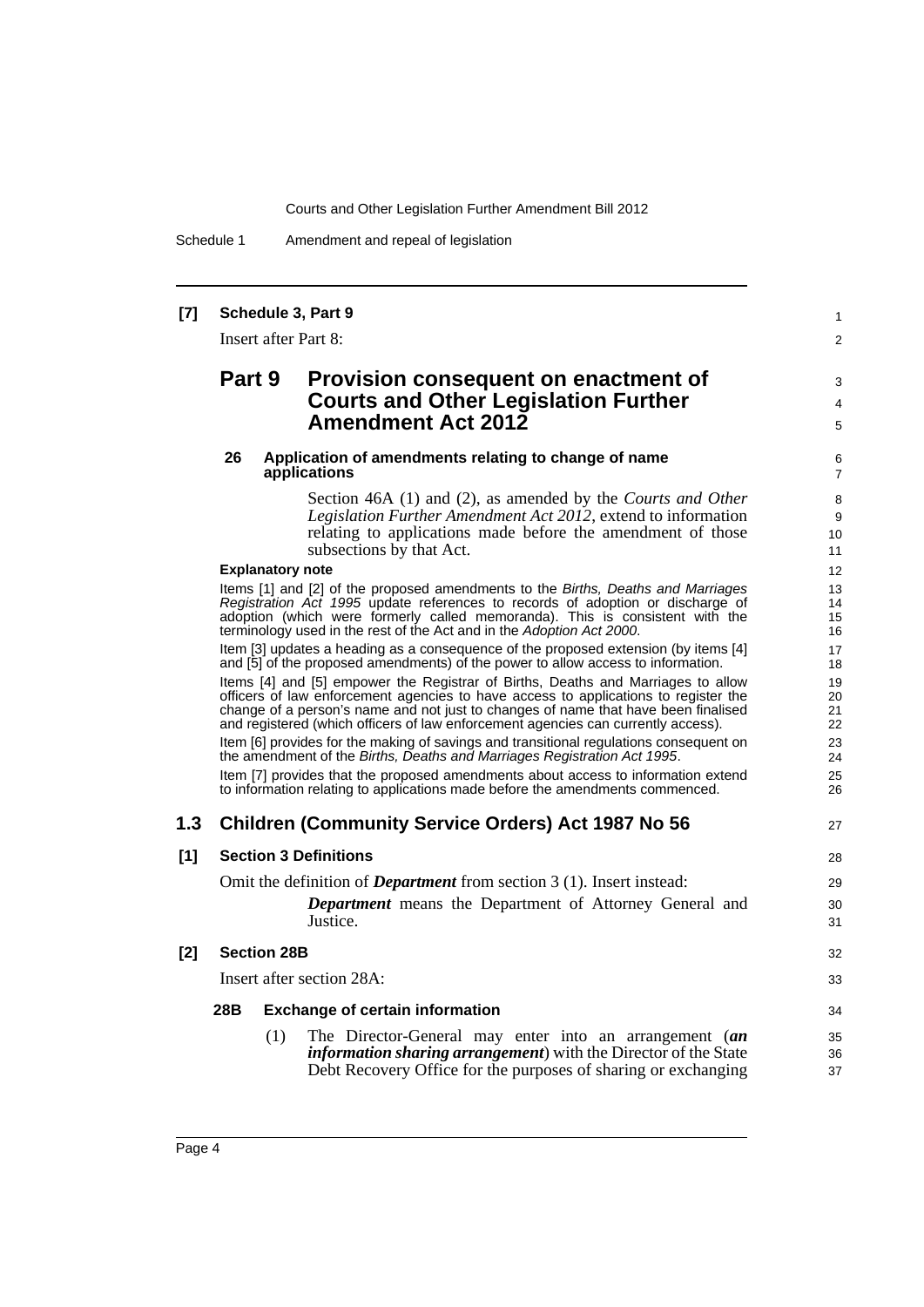Amendment and repeal of legislation Schedule 1 and Schedule 1

any information that is held by the Department or the State Debt Recovery Office. (2) The information to which an information sharing arrangement may relate is limited to information that assists in the exercise of: (a) the functions of the Director-General under this Act or the regulations, or (b) the functions of the State Debt Recovery Office under the *Fines Act 1996* or the regulations under that Act. (3) Under an information sharing arrangement: (a) the Director-General is, despite any other Act or law of the State, authorised to request and receive information from the State Debt Recovery Office comprising the name, address and date of birth of a person who is the subject of a children's community service order and is a fine defaulter (within the meaning of the *Fines Act 1996*), and (b) the Director of the State Debt Recovery Office is authorised to disclose that information to the Director-General, and (c) the Director of the State Debt Recovery Office is, despite any other Act or law of the State, authorised to request and receive information from the Department comprising the name, address and date of birth of a person who is the subject of a children's community service order and is a fine defaulter (within the meaning of the *Fines Act 1996*), and (d) the Director-General is authorised to disclose that information to the Director of the State Debt Recovery Office. **[3] Schedule 1 Savings and transitional provisions** Insert at the end of clause 1 (1): *Courts and Other Legislation Further Amendment Act 2012*, to the extent that it amends this Act 1 2 3 4 5 6 7 8 9 10 11 12 13 14 15 16 17 18 19 20 21 22 23 24 25 26 27 28 29 30 31 32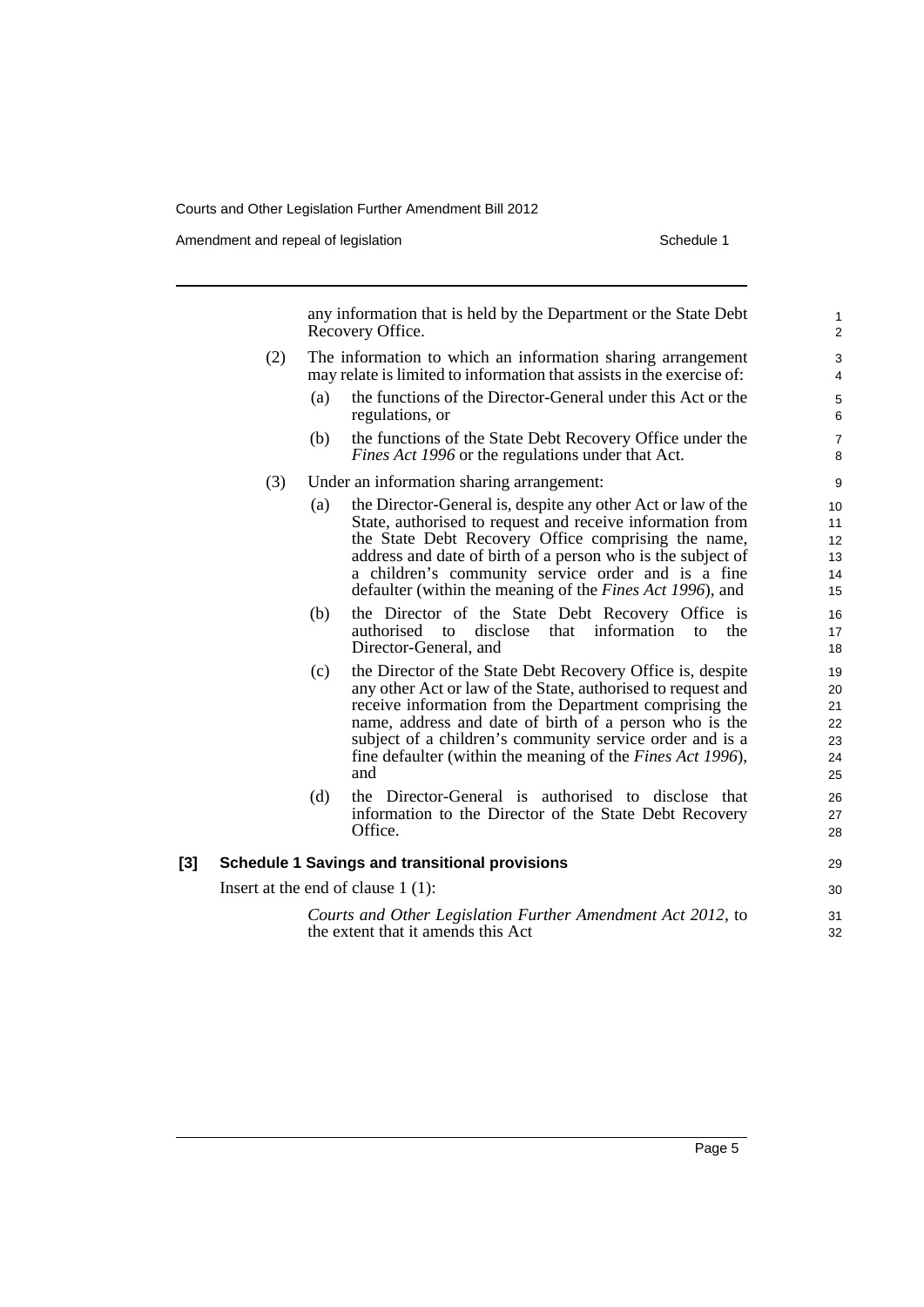Schedule 1 Amendment and repeal of legislation

| [4]   | Schedule 1, clause 6                                                                                                                                                                                                                                                                                                                                                                                                                                                                                                                                                                                                                                                           | 1                                            |
|-------|--------------------------------------------------------------------------------------------------------------------------------------------------------------------------------------------------------------------------------------------------------------------------------------------------------------------------------------------------------------------------------------------------------------------------------------------------------------------------------------------------------------------------------------------------------------------------------------------------------------------------------------------------------------------------------|----------------------------------------------|
|       | Insert at the end of Schedule 1:                                                                                                                                                                                                                                                                                                                                                                                                                                                                                                                                                                                                                                               | $\overline{2}$                               |
|       | 6<br>Provision consequent on enactment of Courts and Other<br><b>Legislation Further Amendment Act 2012</b>                                                                                                                                                                                                                                                                                                                                                                                                                                                                                                                                                                    | 3<br>4                                       |
|       | Section 28B extends to information obtained before the<br>commencement of that section.                                                                                                                                                                                                                                                                                                                                                                                                                                                                                                                                                                                        | $\mathbf 5$<br>6                             |
|       | <b>Explanatory note</b>                                                                                                                                                                                                                                                                                                                                                                                                                                                                                                                                                                                                                                                        | $\overline{7}$                               |
|       | Item [1] of the proposed amendments to the Children (Community Service Orders) Act<br>1987 updates a reference to a Department.                                                                                                                                                                                                                                                                                                                                                                                                                                                                                                                                                | 8<br>9                                       |
|       | Item [2] allows the Juvenile Justice division of the Department of Attorney General and<br>Justice to share information about young people who are the subject of children's<br>community service orders with the State Debt Recovery Office, so as to identify<br>outstanding fines of young people subject to such community service orders and to<br>facilitate participation by those young people in work and development orders as a way<br>of satisfying all or part of those fines. (A similar amendment is proposed to be made to<br>the Children (Detention Centres) Act 1987, by Schedule 1.4 to this Act, in relation to<br>children subject to detention orders.) | 10<br>11<br>12<br>13<br>14<br>15<br>16<br>17 |
|       | Item [3] provides for the making of savings and transitional regulations consequent on<br>the amendments made by items [1] and [2].                                                                                                                                                                                                                                                                                                                                                                                                                                                                                                                                            | 18<br>19                                     |
|       | Item [4] provides that the proposed amendment relating to the sharing of information<br>extends to information obtained before the commencement of that amendment.                                                                                                                                                                                                                                                                                                                                                                                                                                                                                                             | 20<br>21                                     |
| 1.4   | <b>Children (Detention Centres) Act 1987 No 57</b>                                                                                                                                                                                                                                                                                                                                                                                                                                                                                                                                                                                                                             | 22                                           |
| [1]   | <b>Section 3 Definitions</b>                                                                                                                                                                                                                                                                                                                                                                                                                                                                                                                                                                                                                                                   | 23                                           |
|       | Omit the definitions of Chief Executive Officer, Justice Health and Justice<br><i>Health</i> from section $3(1)$ .                                                                                                                                                                                                                                                                                                                                                                                                                                                                                                                                                             | 24<br>25                                     |
|       | Insert instead, respectively:                                                                                                                                                                                                                                                                                                                                                                                                                                                                                                                                                                                                                                                  | 26                                           |
|       | <b>Chief Executive, Justice and Forensic Mental Health Network</b><br>means the person for the time being holding office or acting as the<br>chief executive of the Justice and Forensic Mental Health<br>Network under the <i>Health Services Act 1997</i> .                                                                                                                                                                                                                                                                                                                                                                                                                  | 27<br>28<br>29<br>30                         |
|       | Justice and Forensic Mental Health Network means the<br>statutory health corporation of that name specified in Schedule 2<br>to the Health Services Act 1997.                                                                                                                                                                                                                                                                                                                                                                                                                                                                                                                  | 31<br>32<br>33                               |
| $[2]$ | Section 14 Functions of the Director-General                                                                                                                                                                                                                                                                                                                                                                                                                                                                                                                                                                                                                                   | 34                                           |
|       | Omit "Mental Health Act 1990" from section 14 (2).                                                                                                                                                                                                                                                                                                                                                                                                                                                                                                                                                                                                                             | 35                                           |
|       | Insert instead "Mental Health (Forensic Provisions) Act 1990".                                                                                                                                                                                                                                                                                                                                                                                                                                                                                                                                                                                                                 | 36                                           |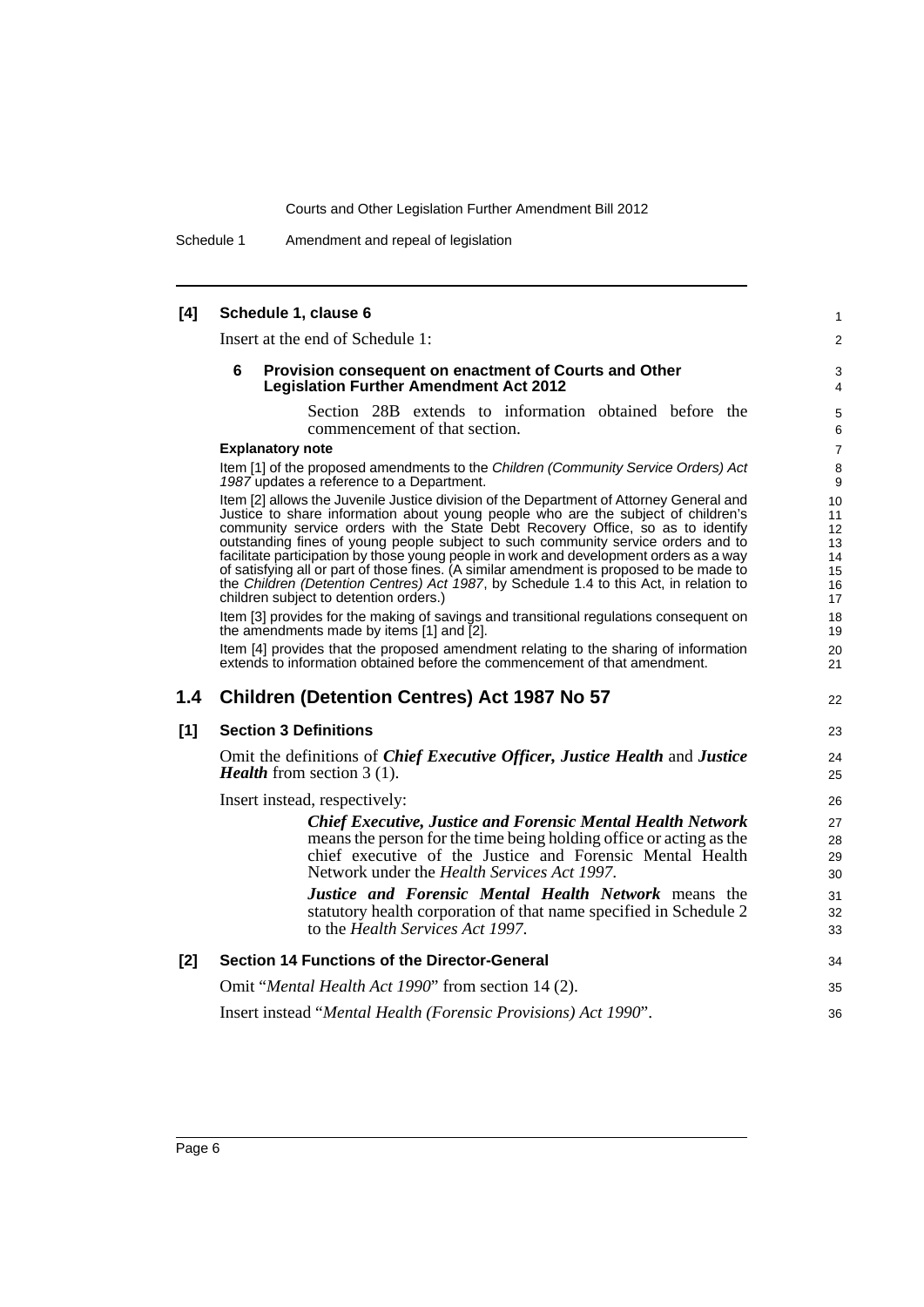Amendment and repeal of legislation Schedule 1

|     |     |                      |                    |                                                                                  |                                                                                                             |                                                                                                                                |                                                                                                                          |                                                                                                                                                                                                                                                                | $\mathbf{1}$                                                                                                                                                                                                                                                                                                                                                                                                                                                                                                                                                                                                                                                                                                                                                                                                                                                                                              |
|-----|-----|----------------------|--------------------|----------------------------------------------------------------------------------|-------------------------------------------------------------------------------------------------------------|--------------------------------------------------------------------------------------------------------------------------------|--------------------------------------------------------------------------------------------------------------------------|----------------------------------------------------------------------------------------------------------------------------------------------------------------------------------------------------------------------------------------------------------------|-----------------------------------------------------------------------------------------------------------------------------------------------------------------------------------------------------------------------------------------------------------------------------------------------------------------------------------------------------------------------------------------------------------------------------------------------------------------------------------------------------------------------------------------------------------------------------------------------------------------------------------------------------------------------------------------------------------------------------------------------------------------------------------------------------------------------------------------------------------------------------------------------------------|
|     |     |                      |                    |                                                                                  |                                                                                                             |                                                                                                                                |                                                                                                                          |                                                                                                                                                                                                                                                                | $\overline{2}$                                                                                                                                                                                                                                                                                                                                                                                                                                                                                                                                                                                                                                                                                                                                                                                                                                                                                            |
|     |     |                      |                    |                                                                                  |                                                                                                             |                                                                                                                                |                                                                                                                          |                                                                                                                                                                                                                                                                | 3<br>4                                                                                                                                                                                                                                                                                                                                                                                                                                                                                                                                                                                                                                                                                                                                                                                                                                                                                                    |
|     |     |                      |                    |                                                                                  |                                                                                                             |                                                                                                                                |                                                                                                                          |                                                                                                                                                                                                                                                                | 5                                                                                                                                                                                                                                                                                                                                                                                                                                                                                                                                                                                                                                                                                                                                                                                                                                                                                                         |
|     |     |                      |                    |                                                                                  |                                                                                                             |                                                                                                                                |                                                                                                                          |                                                                                                                                                                                                                                                                | 6                                                                                                                                                                                                                                                                                                                                                                                                                                                                                                                                                                                                                                                                                                                                                                                                                                                                                                         |
|     |     |                      |                    |                                                                                  |                                                                                                             |                                                                                                                                |                                                                                                                          |                                                                                                                                                                                                                                                                | $\overline{7}$                                                                                                                                                                                                                                                                                                                                                                                                                                                                                                                                                                                                                                                                                                                                                                                                                                                                                            |
|     |     |                      |                    |                                                                                  |                                                                                                             |                                                                                                                                |                                                                                                                          |                                                                                                                                                                                                                                                                | 8                                                                                                                                                                                                                                                                                                                                                                                                                                                                                                                                                                                                                                                                                                                                                                                                                                                                                                         |
|     |     |                      |                    |                                                                                  |                                                                                                             |                                                                                                                                |                                                                                                                          |                                                                                                                                                                                                                                                                | 9                                                                                                                                                                                                                                                                                                                                                                                                                                                                                                                                                                                                                                                                                                                                                                                                                                                                                                         |
|     |     |                      |                    |                                                                                  |                                                                                                             |                                                                                                                                |                                                                                                                          |                                                                                                                                                                                                                                                                | 10<br>11<br>12                                                                                                                                                                                                                                                                                                                                                                                                                                                                                                                                                                                                                                                                                                                                                                                                                                                                                            |
|     |     |                      |                    |                                                                                  |                                                                                                             |                                                                                                                                |                                                                                                                          |                                                                                                                                                                                                                                                                | 13                                                                                                                                                                                                                                                                                                                                                                                                                                                                                                                                                                                                                                                                                                                                                                                                                                                                                                        |
|     |     |                      |                    |                                                                                  |                                                                                                             |                                                                                                                                |                                                                                                                          |                                                                                                                                                                                                                                                                | 14                                                                                                                                                                                                                                                                                                                                                                                                                                                                                                                                                                                                                                                                                                                                                                                                                                                                                                        |
|     |     |                      |                    |                                                                                  |                                                                                                             |                                                                                                                                |                                                                                                                          |                                                                                                                                                                                                                                                                | 15<br>16                                                                                                                                                                                                                                                                                                                                                                                                                                                                                                                                                                                                                                                                                                                                                                                                                                                                                                  |
|     |     |                      |                    |                                                                                  |                                                                                                             |                                                                                                                                |                                                                                                                          |                                                                                                                                                                                                                                                                | 17                                                                                                                                                                                                                                                                                                                                                                                                                                                                                                                                                                                                                                                                                                                                                                                                                                                                                                        |
|     |     |                      |                    |                                                                                  |                                                                                                             |                                                                                                                                |                                                                                                                          |                                                                                                                                                                                                                                                                | 18                                                                                                                                                                                                                                                                                                                                                                                                                                                                                                                                                                                                                                                                                                                                                                                                                                                                                                        |
|     |     |                      |                    |                                                                                  |                                                                                                             |                                                                                                                                |                                                                                                                          |                                                                                                                                                                                                                                                                | 19                                                                                                                                                                                                                                                                                                                                                                                                                                                                                                                                                                                                                                                                                                                                                                                                                                                                                                        |
|     |     |                      |                    |                                                                                  |                                                                                                             |                                                                                                                                |                                                                                                                          |                                                                                                                                                                                                                                                                | 20                                                                                                                                                                                                                                                                                                                                                                                                                                                                                                                                                                                                                                                                                                                                                                                                                                                                                                        |
| 39B |     |                      |                    |                                                                                  |                                                                                                             |                                                                                                                                |                                                                                                                          |                                                                                                                                                                                                                                                                | 21                                                                                                                                                                                                                                                                                                                                                                                                                                                                                                                                                                                                                                                                                                                                                                                                                                                                                                        |
|     | (1) |                      |                    |                                                                                  |                                                                                                             |                                                                                                                                |                                                                                                                          |                                                                                                                                                                                                                                                                | 22<br>23<br>24<br>25<br>26                                                                                                                                                                                                                                                                                                                                                                                                                                                                                                                                                                                                                                                                                                                                                                                                                                                                                |
|     | (2) |                      |                    |                                                                                  |                                                                                                             |                                                                                                                                |                                                                                                                          |                                                                                                                                                                                                                                                                | 27<br>28                                                                                                                                                                                                                                                                                                                                                                                                                                                                                                                                                                                                                                                                                                                                                                                                                                                                                                  |
|     |     | (a)                  |                    |                                                                                  |                                                                                                             |                                                                                                                                |                                                                                                                          |                                                                                                                                                                                                                                                                | 29<br>30                                                                                                                                                                                                                                                                                                                                                                                                                                                                                                                                                                                                                                                                                                                                                                                                                                                                                                  |
|     |     | (b)                  |                    |                                                                                  |                                                                                                             |                                                                                                                                |                                                                                                                          |                                                                                                                                                                                                                                                                | 31<br>32                                                                                                                                                                                                                                                                                                                                                                                                                                                                                                                                                                                                                                                                                                                                                                                                                                                                                                  |
|     |     | Network".<br>records | <b>Section 39B</b> | Omit "Justice Health".<br>Omit "of Justice Health".<br>Insert after section 39A: | Sections 27 (5) and 37H (2)<br><b>Forensic Mental Health Network</b><br>Recovery Office.<br>regulations, or | Omit "Officer" wherever lastly occurring.<br>Insert instead "the Chief Executive's".<br><b>Exchange of certain information</b> | Sections 27 (2) and (5), 37F, 37G (1), (3) and (5) and 37H<br>Omit "the Chief Executive Officer's" from section 37H (1). | Omit "Chief Executive Officer, Justice Health" wherever occurring.<br>Insert instead "Justice and Forensic Mental Health Network".<br>Insert instead "of the Justice and Forensic Mental Health Network".<br>Fines Act 1996 or the regulations under that Act. | Insert instead "Chief Executive, Justice and Forensic Mental Health<br>Section 37E Functions of Justice and Forensic Mental Health Network<br>Section 37F Chief Executive, Justice and Forensic Mental Health<br>Network to have access to detention centres, detainees and medical<br>Section 37H Delegation of functions of Chief Executive, Justice and<br>The Director-General may enter into an arrangement (an<br><i>information sharing arrangement</i> ) with the Director of the State<br>Debt Recovery Office for the purposes of sharing or exchanging<br>any information that is held by the Department or the State Debt<br>The information to which an information sharing arrangement<br>may relate is limited to information that assists in the exercise of:<br>the functions of the Director-General under this Act or the<br>the functions of the State Debt Recovery Office under the |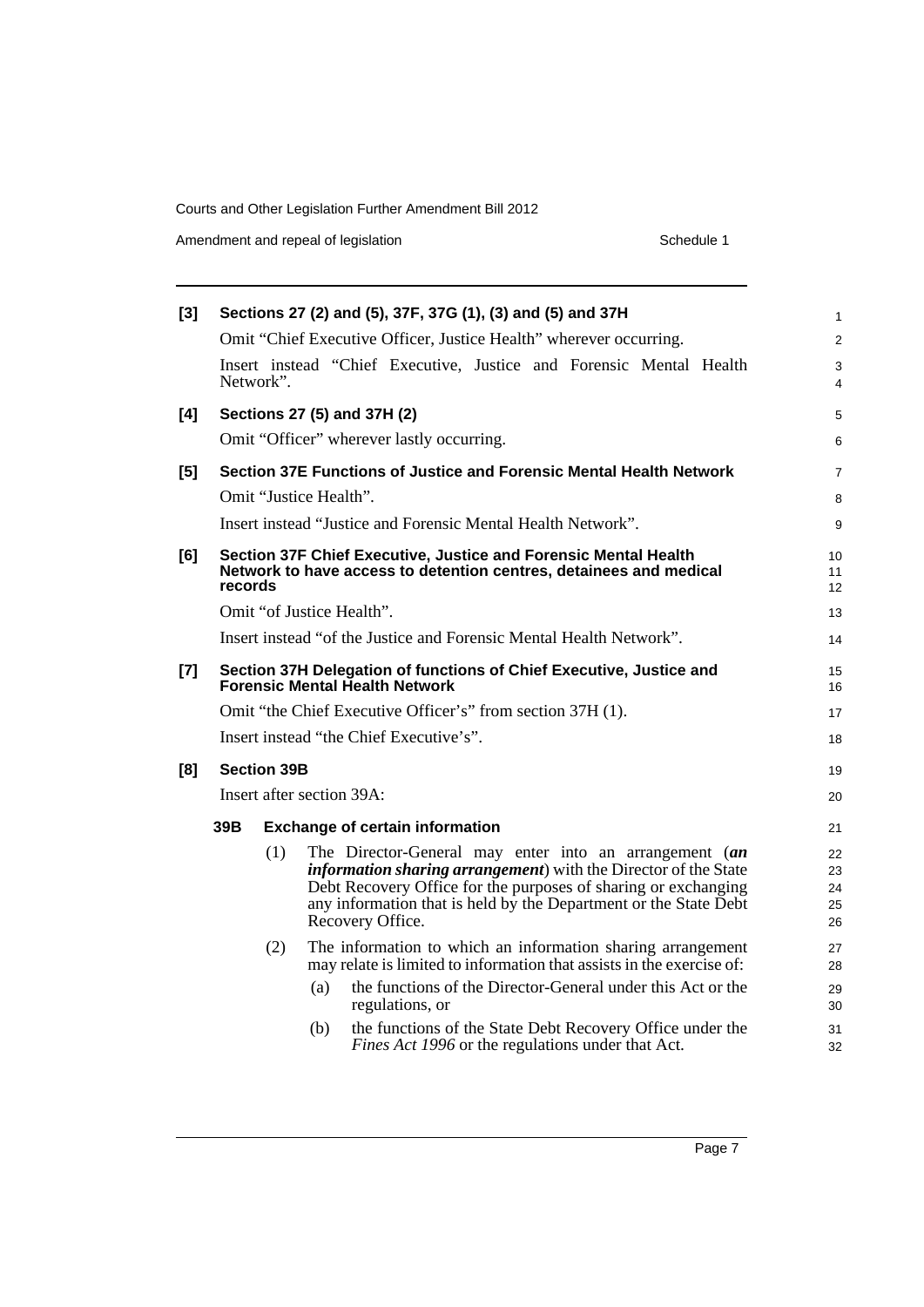Schedule 1 Amendment and repeal of legislation

| (3) |  | Under an information sharing arrangement: |
|-----|--|-------------------------------------------|
|     |  |                                           |

|     | (3)                                 |     | Under an information sharing arrangement:                                                                                                                                                                                                                                                                                                                                                                                                            | $\mathbf{1}$                                                  |
|-----|-------------------------------------|-----|------------------------------------------------------------------------------------------------------------------------------------------------------------------------------------------------------------------------------------------------------------------------------------------------------------------------------------------------------------------------------------------------------------------------------------------------------|---------------------------------------------------------------|
|     |                                     | (a) | the Director-General is, despite any other Act or law of the<br>State, authorised to request and receive information from<br>the State Debt Recovery Office comprising the name,<br>address and date of birth of a person who is the subject of<br>a detention order and is a fine defaulter (within the<br>meaning of the <i>Fines Act 1996</i> ), and                                                                                              | 2<br>3<br>$\overline{\mathbf{4}}$<br>5<br>6<br>$\overline{7}$ |
|     |                                     | (b) | the Director of the State Debt Recovery Office is<br>that<br>information<br>authorised to<br>disclose<br>the<br>to<br>Director-General, and                                                                                                                                                                                                                                                                                                          | 8<br>9<br>10                                                  |
|     |                                     | (c) | the Director of the State Debt Recovery Office is, despite<br>any other Act or law of the State, authorised to request and<br>receive information from the Department comprising the<br>name, address and date of birth of a person who is the<br>subject of a detention order and is a fine defaulter (within<br>the meaning of the <i>Fines Act 1996</i> ), and                                                                                    | 11<br>12<br>13<br>14<br>15<br>16                              |
|     |                                     | (d) | the Director-General is authorised to disclose that<br>information to the Director of the State Debt Recovery<br>Office.                                                                                                                                                                                                                                                                                                                             | 17<br>18<br>19                                                |
| [9] |                                     |     | <b>Schedule 1 Savings and transitional provisions</b>                                                                                                                                                                                                                                                                                                                                                                                                | 20                                                            |
|     |                                     |     | Insert at the end of clause $1A(1)$ :                                                                                                                                                                                                                                                                                                                                                                                                                | 21                                                            |
|     |                                     |     | any other Act that amends this Act                                                                                                                                                                                                                                                                                                                                                                                                                   | 22                                                            |
| 101 | Schedule 1, Part 5                  |     |                                                                                                                                                                                                                                                                                                                                                                                                                                                      | 23                                                            |
|     | <b>Insert after Part 4:</b>         |     |                                                                                                                                                                                                                                                                                                                                                                                                                                                      | 24                                                            |
|     | Part 5                              |     | Provision consequent on enactment of<br><b>Courts and Other Legislation Further</b><br><b>Amendment Act 2012</b>                                                                                                                                                                                                                                                                                                                                     | 25<br>26<br>27                                                |
|     | 10                                  |     | Application of amendment concerning exchange of information                                                                                                                                                                                                                                                                                                                                                                                          | 28                                                            |
|     |                                     |     | Section 39B extends to information obtained before the<br>commencement of that section.                                                                                                                                                                                                                                                                                                                                                              | 29<br>30                                                      |
|     | <b>Explanatory note</b><br>defined. |     | Items [1] and [3]-[7] of the proposed amendments to the Children (Detention Centres)<br>Act 1987 update references to a statutory health corporation and its chief executive.<br>Item [2] updates a reference to the Act under which the term forensic patient is<br>Item [8] allows the Juvenile Justice division of the Department of Attorney General and<br>Justice to share information about young people subject to detention orders with the | 31<br>32<br>33<br>34<br>35<br>36<br>37                        |
|     |                                     |     | State Debt Recovery Office, so as to identify outstanding fines of young people subject                                                                                                                                                                                                                                                                                                                                                              | 38                                                            |

**[10]**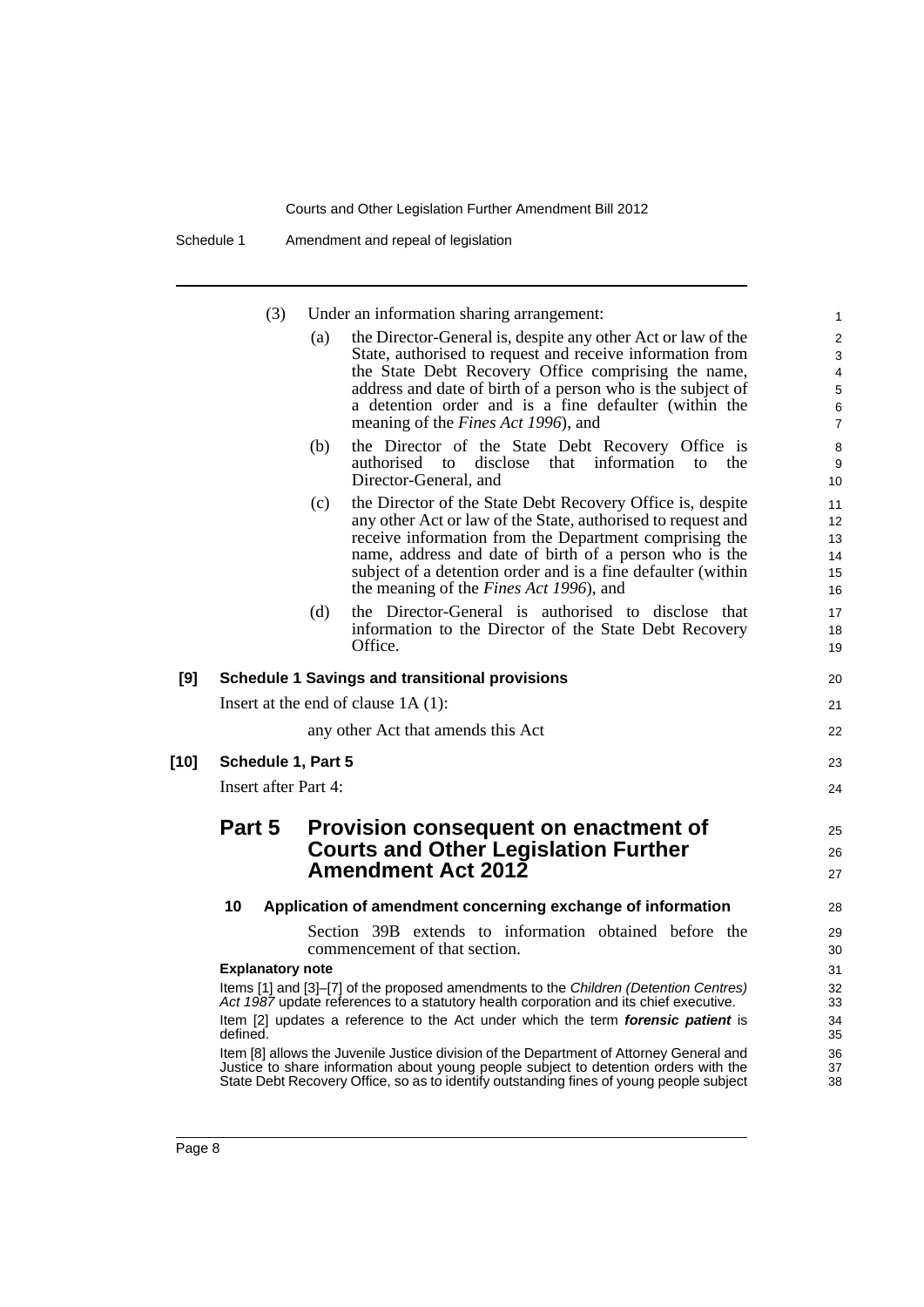Amendment and repeal of legislation Schedule 1 and Schedule 1

to detention and to facilitate participation by those young people in work and development orders as a way of satisfying all or part of those fines. (A similar amendment is proposed to be made to the *Children (Community Service Orders) Act 1987*, by Schedule 1.3 to this Act, in relation to children subject to community service orders.) Item [9] provides for the making of savings and transitional regulations consequent on the amendment of the *Children (Detention Centres) Act 1987*. Item [10] provides that the proposed amendment relating to the sharing of information extends to information obtained before the commencement of that amendment. **1.5 Children's Court Act 1987 No 53 Section 16 Functions of the President** Omit "in accordance with the rules" from section  $16(1)(g)$ . **Explanatory note** The proposed amendment to the *Children's Court Act 1987* omits a reference to rules about the manner in which the President of the Court can exercise the function of overseeing the training of Children's Magistrates and prospective Children's Magistrates. There are currently no such rules. **1.6 Civil Procedure Act 2005 No 28 [1] Section 3 Definitions** Omit the definition of *civil dispute* from section 3 (1). **[2] Part 2A Steps to be taken before the commencement of proceedings** Omit the Part. **[3] Section 56 Overriding purpose** Omit "a civil dispute or" wherever occurring in section 56 (1) and (4). **[4] Section 56 (1)** Omit "dispute or" where secondly occurring. **[5] Section 56 (3A) and (7)** Omit the subsections. **[6] Section 56 (4)** Omit "or (3A)". **[7] Section 56 (4) (a)** Omit "dispute or". 1 2 3 4 5 6 7 8 9 10 11 12 13 14 15 16 17 18 19 20 21 22 23 24 25 26 27 28 29 30 31 32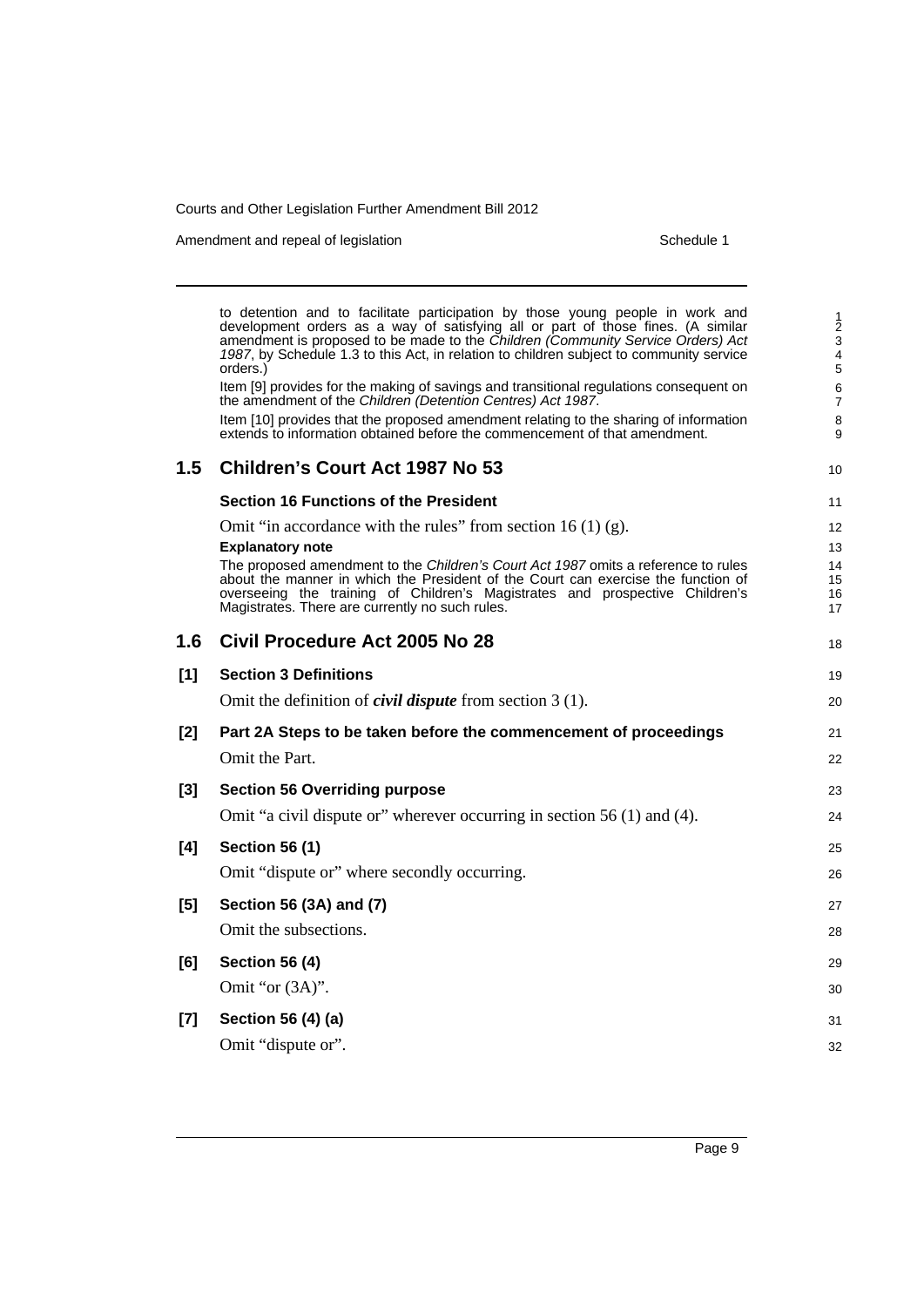Schedule 1 Amendment and repeal of legislation

| [8]    |                                           | <b>Section 56 (5)</b>   |                         |                                                                                                                                                                | 1              |  |  |
|--------|-------------------------------------------|-------------------------|-------------------------|----------------------------------------------------------------------------------------------------------------------------------------------------------------|----------------|--|--|
|        |                                           | Omit ", (3A)".          |                         |                                                                                                                                                                | $\overline{2}$ |  |  |
| [9]    |                                           |                         |                         | <b>Schedule 3 Rule-making powers</b>                                                                                                                           | 3              |  |  |
|        |                                           |                         | Omit items 35 and 36.   |                                                                                                                                                                | 4              |  |  |
| $[10]$ |                                           |                         |                         | Schedule 6 Savings, transitional and other provisions                                                                                                          | 5              |  |  |
|        |                                           | Omit Part 6.            |                         |                                                                                                                                                                | 6              |  |  |
|        |                                           | <b>Explanatory note</b> |                         |                                                                                                                                                                | $\overline{7}$ |  |  |
|        |                                           |                         |                         | Item [2] of the proposed amendments to the <i>Civil Procedure Act 2005</i> repeals Part 2A                                                                     | 8              |  |  |
|        |                                           |                         |                         | of that Act (which requires steps to be taken to resolve a dispute by agreement, or to                                                                         | 9              |  |  |
|        |                                           | operation).             |                         | clarify or narrow issues in dispute, before commencing court action, and is not yet in                                                                         | 10<br>11       |  |  |
|        |                                           |                         |                         | Item [1] omits a definition of a term ( <i>civil dispute</i> ) that is only used in the Part proposed                                                          | 12             |  |  |
|        |                                           |                         |                         | to be repealed and other provisions being amended by the proposed Schedule.                                                                                    | 13             |  |  |
|        |                                           |                         |                         | Items [3]-[8] omit references to civil disputes the subject of the Part proposed to be                                                                         | 14             |  |  |
|        |                                           |                         |                         | repealed and to provisions about civil disputes.                                                                                                               | 15             |  |  |
|        |                                           |                         |                         | Item [9] omits rule-making powers that relate to civil disputes.<br>Item [10] omits transitional provisions regarding the application of the Part of the Civil | 16<br>17       |  |  |
|        |                                           |                         |                         | Procedure Act 2005 that is proposed to be repealed.                                                                                                            | 18             |  |  |
| 1.7    |                                           |                         |                         | <b>Civil Procedure Regulation 2012</b>                                                                                                                         | 19             |  |  |
|        |                                           |                         |                         | Clause 16 Excluded proceedings under Part 2A of Act                                                                                                            | 20             |  |  |
|        |                                           | Omit the clause.        |                         |                                                                                                                                                                | 21             |  |  |
|        | <b>Explanatory note</b>                   |                         |                         |                                                                                                                                                                |                |  |  |
|        |                                           |                         |                         | The proposed amendment repeals a clause of the Civil Procedure Regulation 2012 that                                                                            | 22<br>23       |  |  |
|        |                                           |                         |                         | relates to Part 2A of the <i>Civil Procedure Act 2005</i> (which is proposed to be repealed by                                                                 | 24             |  |  |
|        |                                           | Schedule 1.6).          |                         |                                                                                                                                                                | 25             |  |  |
| 1.8    | <b>Court Security Act 2005 No 1</b><br>26 |                         |                         |                                                                                                                                                                |                |  |  |
| [1]    |                                           | <b>Section 9A</b>       |                         |                                                                                                                                                                | 27             |  |  |
|        |                                           |                         | Insert after section 9: |                                                                                                                                                                | 28             |  |  |
|        | <b>9A</b>                                 |                         | from courtroom          | Prohibition on unauthorised transmission of court proceedings                                                                                                  | 29<br>30       |  |  |
|        |                                           | (1)                     |                         | A person must not use any device to transmit sounds or images                                                                                                  | 31             |  |  |
|        |                                           |                         |                         | (or both) from a room or other place where a court is sitting, or to                                                                                           | 32             |  |  |
|        |                                           |                         |                         | transmit information that forms part of the proceedings of a court                                                                                             | 33             |  |  |
|        |                                           |                         |                         | from a room or other place where that court is sitting, in any of                                                                                              | 34             |  |  |
|        |                                           |                         |                         | the following ways:                                                                                                                                            | 35             |  |  |
|        |                                           |                         | (a)                     | by transmitting the sounds, images or information to any<br>person or place outside that room or other place,                                                  | 36<br>37       |  |  |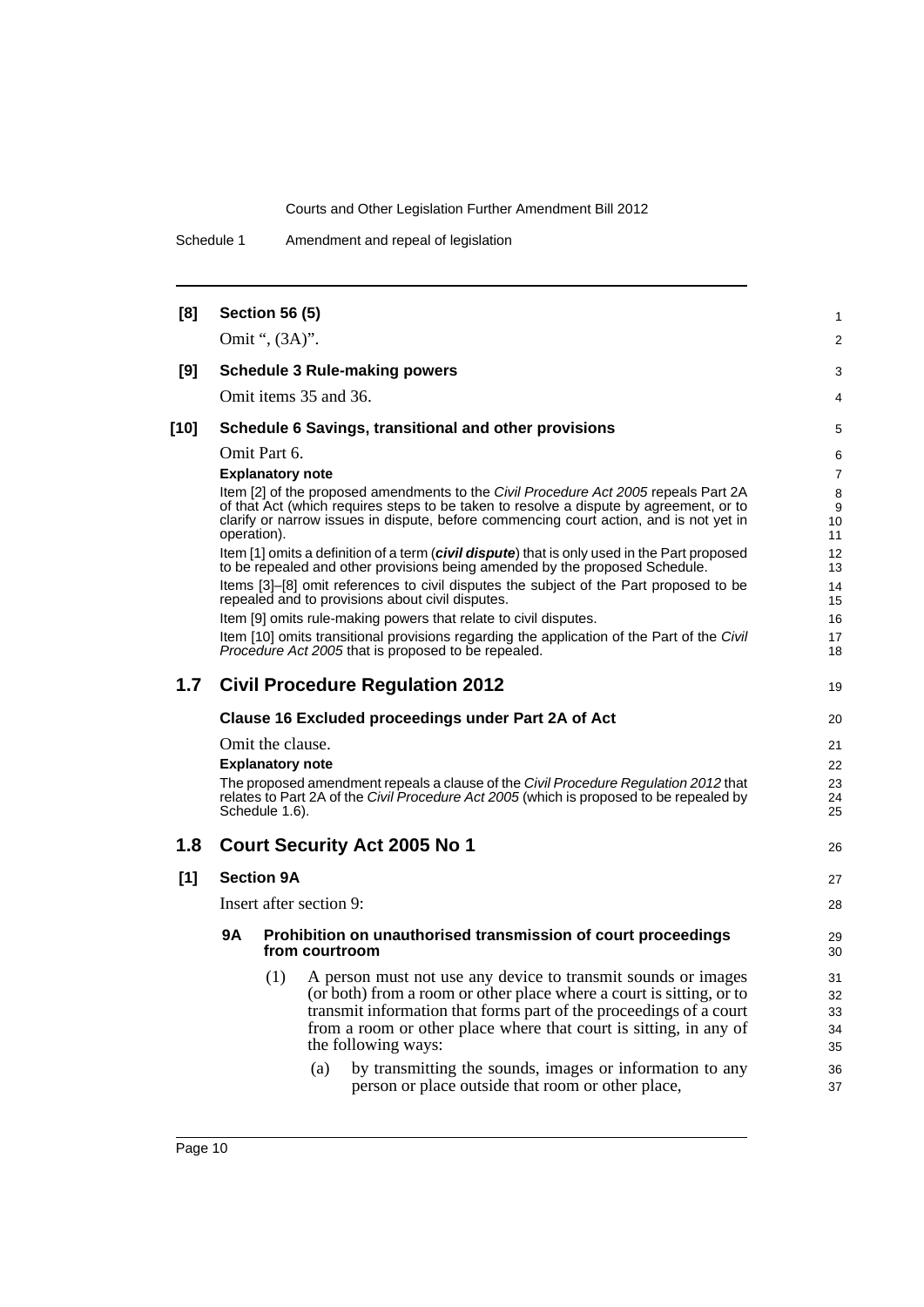Amendment and repeal of legislation Schedule 1

|     |     | (b) | by posting entries containing the sounds, images or<br>information on social media sites or any other website,                                                                                                                                                                                                  | $\mathbf{1}$<br>$\overline{2}$   |
|-----|-----|-----|-----------------------------------------------------------------------------------------------------------------------------------------------------------------------------------------------------------------------------------------------------------------------------------------------------------------|----------------------------------|
|     |     | (c) | by otherwise broadcasting or publishing the sounds,<br>images or information by means of the Internet,                                                                                                                                                                                                          | 3<br>4                           |
|     |     | (d) | by otherwise making the sounds, images or information<br>accessible to any person outside that room or other place,                                                                                                                                                                                             | 5<br>6                           |
|     |     |     | whether that transmission, posting, broadcasting, publishing or<br>other conduct occurs simultaneously with the proceedings or at a<br>later time (or both).                                                                                                                                                    | $\overline{7}$<br>8<br>9         |
|     |     |     | Maximum penalty: 200 penalty units or imprisonment for<br>12 months (or both).                                                                                                                                                                                                                                  | 10<br>11                         |
|     | (2) |     | Subsection (1) does not apply to any of the following:                                                                                                                                                                                                                                                          | 12                               |
|     |     | (a) | a device being used for a purpose other than a purpose<br>referred to in subsection $(1)$ ,                                                                                                                                                                                                                     | 13<br>14                         |
|     |     | (b) | the transmission of sounds, images or information by an<br>audio link, audio visual link, closed-circuit link or other<br>technology that enables communication between the room<br>or other place where the court is sitting and another place<br>and that has been expressly permitted by a judicial officer, | 15<br>16<br>17<br>18<br>19       |
|     |     | (c) | any other transmission of sounds, images or information<br>that has been expressly approved by a judicial officer,                                                                                                                                                                                              | 20<br>21                         |
|     |     | (d) | the transmission of sounds, images or information for the<br>purpose of transcribing court proceedings for the court at a<br>place outside the room or other place where the court is<br>sitting,                                                                                                               | 22<br>23<br>24<br>25             |
|     |     | (e) | the use by a prosecutor of a tablet computer or other<br>similar device to transmit sounds, images or information<br>only to another prosecutor who either is not a witness in<br>the relevant court proceedings or, if he or she is such a<br>witness, who has already given evidence in those<br>proceedings, | 26<br>27<br>28<br>29<br>30<br>31 |
|     |     | (f) | the transmission of sounds, images or information in any<br>circumstances that may be prescribed by the regulations.                                                                                                                                                                                            | 32<br>33                         |
| [2] |     |     | Section 12 Power to confiscate restricted items and other things                                                                                                                                                                                                                                                | 34                               |
|     |     |     | Insert "or other device" after "recording device" wherever occurring in<br>section 12 (1) (a) (iii) and (iv).                                                                                                                                                                                                   | 35<br>36                         |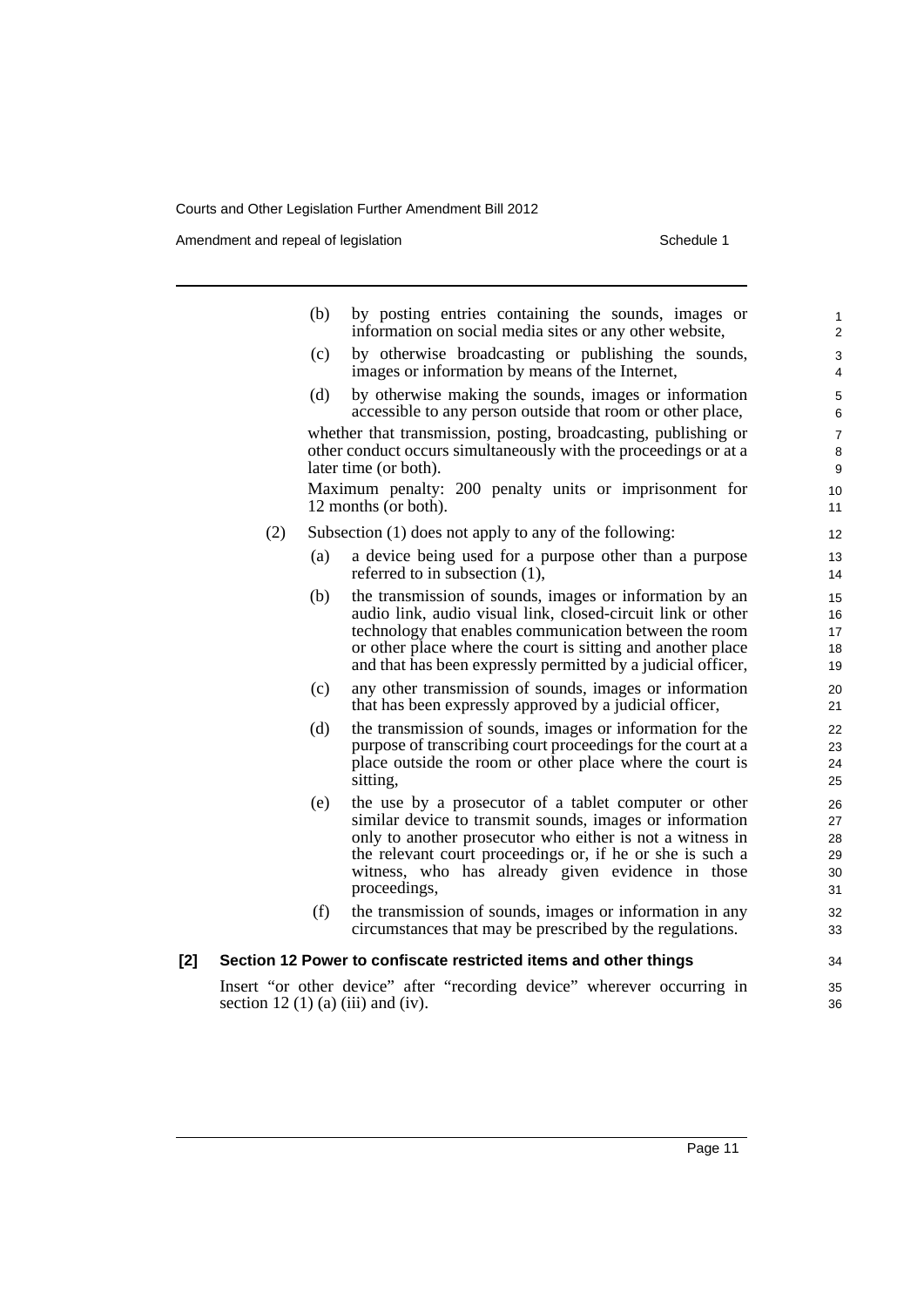Schedule 1 Amendment and repeal of legislation

| $[3]$            | Section 12 (1) (a) (iii) and (iv)                                                                                                                                                                                                         | 1                           |
|------------------|-------------------------------------------------------------------------------------------------------------------------------------------------------------------------------------------------------------------------------------------|-----------------------------|
|                  | Insert "or 9A" after "section 9" wherever occurring.                                                                                                                                                                                      | $\overline{2}$              |
|                  | <b>Explanatory note</b>                                                                                                                                                                                                                   | 3                           |
|                  | Item [1] of the proposed amendments to the Court Security Act 2005 prohibits the                                                                                                                                                          | 4                           |
|                  | unauthorised use of any device (including a phone) to transmit sounds, images or<br>information forming part of proceedings of a court from a room or other place where a                                                                 | $\sqrt{5}$<br>$\,6$         |
|                  | court is sitting to another place. For instance, this would prohibit the use of a mobile                                                                                                                                                  | $\boldsymbol{7}$            |
|                  | phone to simultaneously transmit court proceedings to a witness who is not permitted<br>to be in the court room because he or she is yet to give evidence. The prohibition is                                                             | $\bf 8$<br>$\boldsymbol{9}$ |
|                  | subject to exemptions, including for audio links, audio visual links or closed-circuit                                                                                                                                                    | 10                          |
|                  | television approved by a judicial officer, the official transcription of court proceedings<br>and the use of tablet computers by prosecutors in certain circumstances.                                                                    | 11<br>12                    |
|                  | Items [2] and [3] provide for the confiscation of any device used in contravention of that                                                                                                                                                | 13                          |
|                  | prohibition and of any film, tape or other recording medium used in such a device.                                                                                                                                                        | 14                          |
| 1.9              | Crimes (Appeal and Review) Act 2001 No 120                                                                                                                                                                                                | 15                          |
| $[1]$            | <b>Section 59 Determination of appeals</b>                                                                                                                                                                                                | 16                          |
|                  | Omit "section 56 (1) (b), (c) or (d)" from section 59 (2).                                                                                                                                                                                | 17                          |
|                  | Insert instead "section 56 (1) (b), (c), (d) or (e)".                                                                                                                                                                                     | 18                          |
| [2]              | Schedule 1 Savings, transitional and other provisions                                                                                                                                                                                     | 19                          |
|                  | Insert at the end of clause $1(1)$ :                                                                                                                                                                                                      | 20                          |
|                  | any other Act that amends this Act                                                                                                                                                                                                        | 21                          |
| $\left[3\right]$ | Schedule 1, Part 9                                                                                                                                                                                                                        | 22                          |
|                  | <b>Insert after Part 8:</b>                                                                                                                                                                                                               | 23                          |
|                  | Part 9<br>Provision consequent on enactment of                                                                                                                                                                                            | 24                          |
|                  | <b>Courts and Other Legislation Further</b>                                                                                                                                                                                               | 25                          |
|                  | <b>Amendment Act 2012</b>                                                                                                                                                                                                                 | 26                          |
|                  | 17<br>Application of amendment concerning appeals                                                                                                                                                                                         | 27                          |
|                  | The amendment made to section 59 by the Courts and Other                                                                                                                                                                                  | 28                          |
|                  | Legislation Further Amendment Act 2012 extends to an appeal                                                                                                                                                                               | 29                          |
|                  | that was commenced but not finally determined before the                                                                                                                                                                                  | 30                          |
|                  | commencement of the amendment.                                                                                                                                                                                                            | 31                          |
|                  | <b>Explanatory note</b>                                                                                                                                                                                                                   | 32                          |
|                  | Item [1] of the proposed amendments to the Crimes (Appeal and Review) Act 2001<br>specifies the manner in which the Supreme Court may determine an appeal by a                                                                            | 33<br>34                    |
|                  | prosecutor against an order for costs made by the Local Court against the prosecutor                                                                                                                                                      | 35                          |
|                  | in any summary proceedings. As a result of the proposed amendment, the Supreme<br>Court may determine such an appeal by setting aside the costs order and making such<br>other order as the Court thinks fit or by dismissing the appeal. | 36<br>37<br>38              |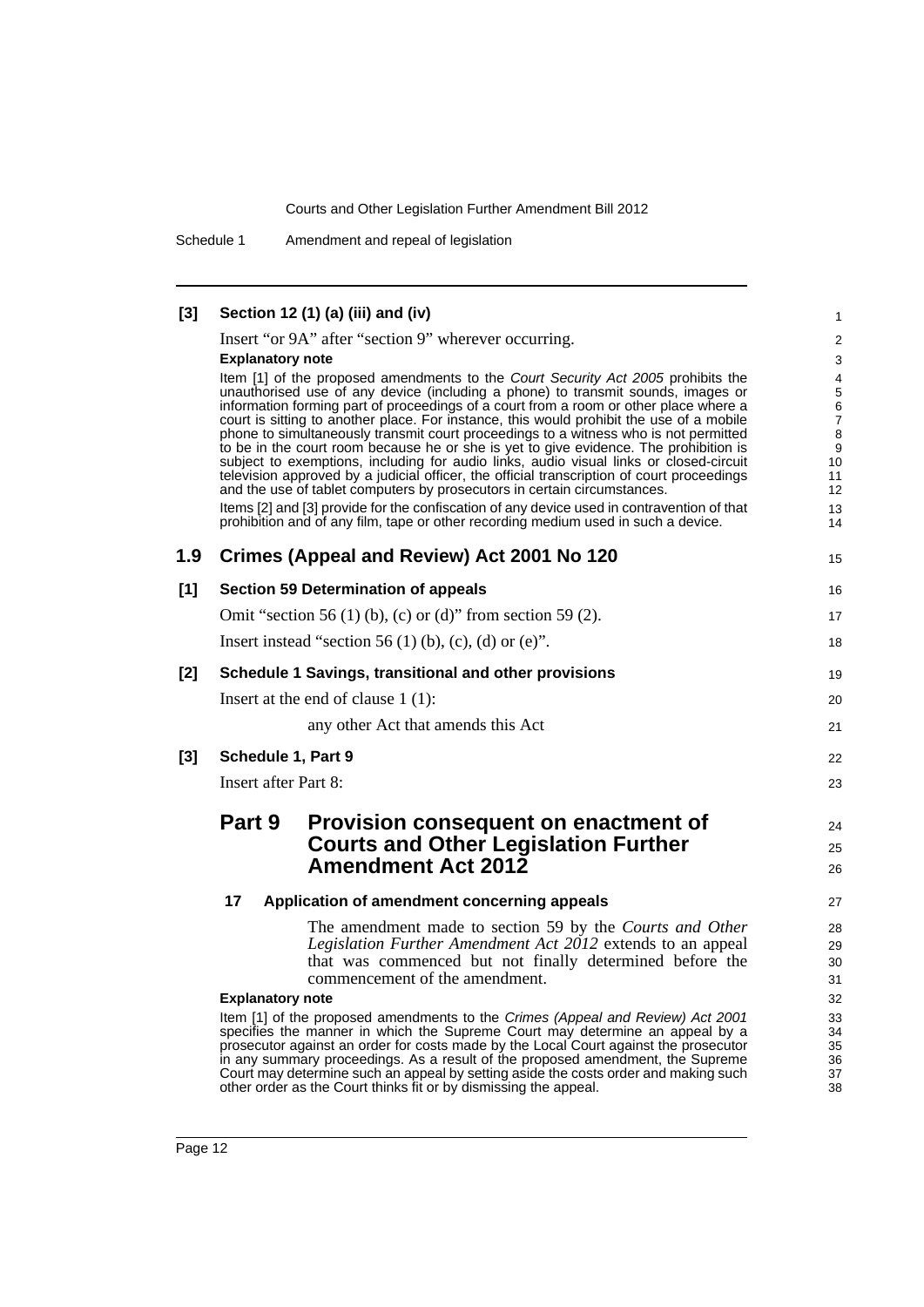Amendment and repeal of legislation Schedule 1

|       | Item [2] provides for the making of savings and transitional regulations consequent on<br>the amendment of the Crimes (Appeal and Review) Act 2001. |                  |                                                                                                                                                                                                 |                   |  |  |  |  |
|-------|-----------------------------------------------------------------------------------------------------------------------------------------------------|------------------|-------------------------------------------------------------------------------------------------------------------------------------------------------------------------------------------------|-------------------|--|--|--|--|
|       |                                                                                                                                                     | that amendment.  | Item [3] provides that the proposed amendment relating to appeals extends to an<br>appeal that was commenced but not finally determined before the commencement of                              | 3<br>4<br>5       |  |  |  |  |
|       |                                                                                                                                                     |                  | 1.10 Drug and Alcohol Treatment Act 2007 No 7                                                                                                                                                   | 6                 |  |  |  |  |
| [1]   |                                                                                                                                                     | <b>Section 4</b> |                                                                                                                                                                                                 | $\overline{7}$    |  |  |  |  |
|       |                                                                                                                                                     |                  | Omit the section. Insert instead:                                                                                                                                                               | 8                 |  |  |  |  |
|       | 4                                                                                                                                                   |                  | <b>Application of Act</b>                                                                                                                                                                       | 9                 |  |  |  |  |
|       |                                                                                                                                                     | (1)              | This Act does not apply to minors.                                                                                                                                                              | 10                |  |  |  |  |
|       |                                                                                                                                                     | (2)              | Nothing in this Act affects the operation of the following Acts:                                                                                                                                | 11                |  |  |  |  |
|       |                                                                                                                                                     |                  | the Mental Health Act 2007,<br>(a)                                                                                                                                                              | $12 \overline{ }$ |  |  |  |  |
|       |                                                                                                                                                     |                  | the Mental Health (Forensic Provisions) Act 1990,<br>(b)                                                                                                                                        | 13                |  |  |  |  |
|       |                                                                                                                                                     |                  | the Public Health Act 2010,<br>(c)                                                                                                                                                              | 14                |  |  |  |  |
|       |                                                                                                                                                     |                  | (d)<br>the Guardianship Act 1987,                                                                                                                                                               | 15                |  |  |  |  |
|       |                                                                                                                                                     |                  | (e)<br>the Law Enforcement (Powers and Responsibilities) Act<br>2002.                                                                                                                           | 16<br>17          |  |  |  |  |
| $[2]$ |                                                                                                                                                     |                  | Section 55A Transitional provision for declaration of areas                                                                                                                                     | 18                |  |  |  |  |
|       |                                                                                                                                                     |                  | Omit the section.                                                                                                                                                                               | 19                |  |  |  |  |
| $[3]$ |                                                                                                                                                     | Schedule 4       |                                                                                                                                                                                                 | 20                |  |  |  |  |
|       |                                                                                                                                                     |                  | Insert after Schedule 3:                                                                                                                                                                        | 21                |  |  |  |  |
|       |                                                                                                                                                     |                  | <b>Schedule 4</b><br>Savings, transitional and other<br>provisions                                                                                                                              | 22<br>23          |  |  |  |  |
|       | 1                                                                                                                                                   |                  | <b>Regulations</b>                                                                                                                                                                              | 24                |  |  |  |  |
|       |                                                                                                                                                     | (1)              | The regulations may contain provisions of a savings or<br>transitional nature consequent on the enactment of any Act that<br>amends this Act.                                                   | 25<br>26<br>27    |  |  |  |  |
|       |                                                                                                                                                     | (2)              | Any such provision may, if the regulations so provide, take effect<br>from the date of assent to the Act concerned or a later date.                                                             | 28<br>29          |  |  |  |  |
|       |                                                                                                                                                     | (3)              | To the extent to which any such provision takes effect from a date<br>that is earlier than the date of its publication on the NSW<br>legislation website, the provision does not operate so as: | 30<br>31<br>32    |  |  |  |  |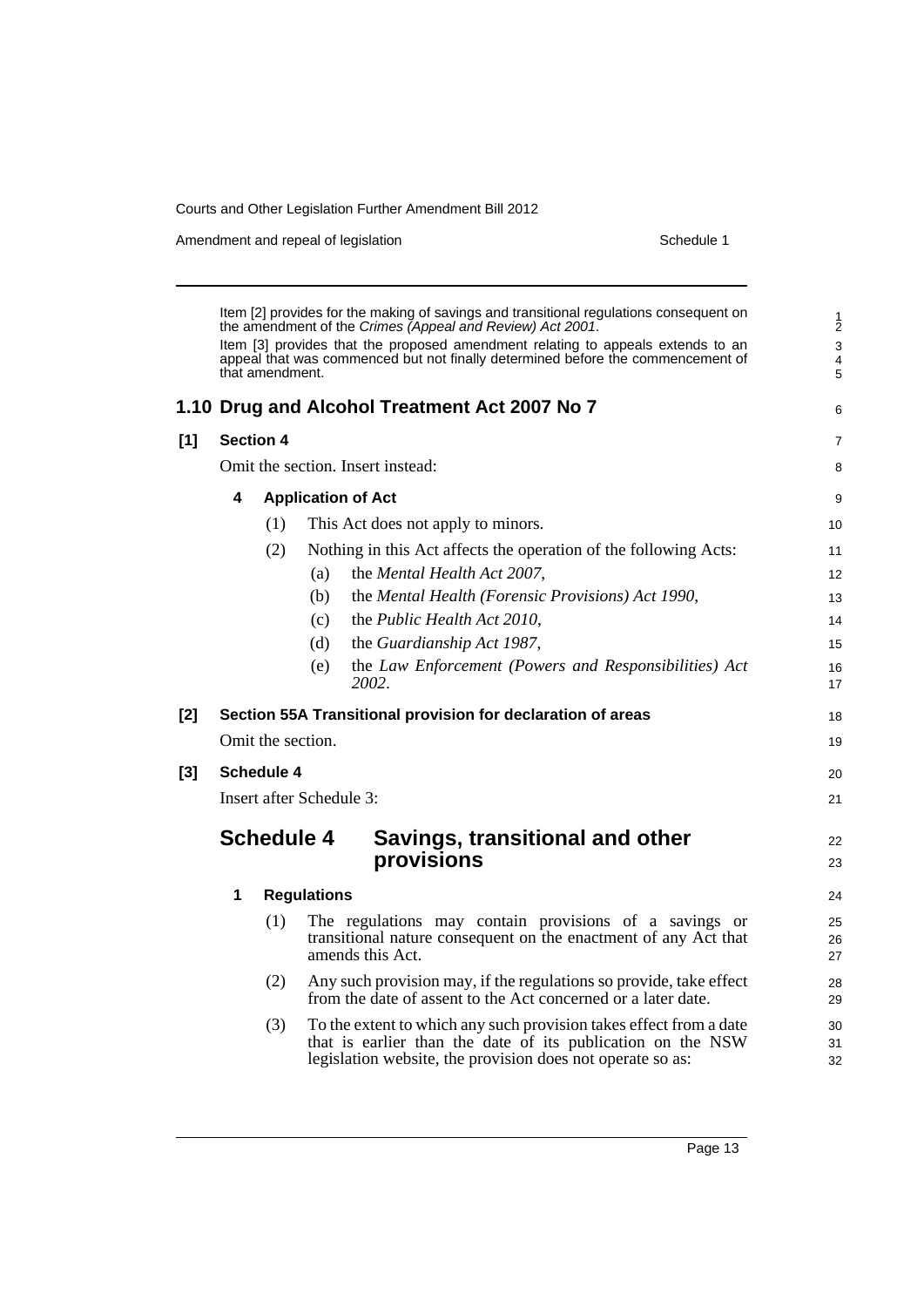Schedule 1 Amendment and repeal of legislation

|   |     | to affect, in a manner prejudicial to any person (other than<br>(a)<br>the State or an authority of the State), the rights of that<br>person existing before the date of its publication, or                                          |
|---|-----|---------------------------------------------------------------------------------------------------------------------------------------------------------------------------------------------------------------------------------------|
|   |     | to impose liabilities on any person (other than the State or<br>(b)<br>an authority of the State) in respect of anything done or<br>omitted to be done before the date of its publication.                                            |
| 2 |     | Transitional provision relating to adults subject to orders under<br><b>Inebriates Act 1912</b>                                                                                                                                       |
|   | (1) | This Act does not apply to a person who is a relevant adult<br>detainee for the duration of an order made under the <i>Inebriates</i><br>Act 1912 that was in force in relation to the person immediately<br>before 4 September 2012. |
|   | (2) | The <i>Inebriates Act 1912</i> continues to apply to such a person for<br>the duration of the order, despite the repeal of that Act by the<br>Courts and Other Legislation Further Amendment Act 2012.                                |
|   | (3) | In this clause:<br><i>relevant adult detainee</i> means a person:                                                                                                                                                                     |
|   |     | who was being detained in an institution, pursuant to an<br>(a)<br>order made under the <i>Inebriates Act 1912</i> , immediately<br>before 4 September 2012 (the date on which the Drug and                                           |

38

- *Alcohol Treatment Act 2007* was extended to apply to the whole State), and
- (b) who was an adult at the time that order was made, and
- (c) who was still being detained in an institution under such an order, pursuant to section 55A of the *Drug and Alcohol Treatment Act 2007*, immediately before the repeal of that section by the *Courts and Other Legislation Further Amendment Act 2012*.

#### **3 Transitional provision relating to minors subject to orders under Inebriates Act 1912**

- (1) The *Inebriates Act 1912* continues to apply to a relevant minor detainee for the duration of the relevant order under that Act, despite the repeal of that Act by the *Courts and Other Legislation Further Amendment Act 2012*.
- (2) In this clause: *relevant minor detainee* means a person: (a) who was being detained in an institution, pursuant to an 35 36 37
	- order made under the *Inebriates Act 1912*, immediately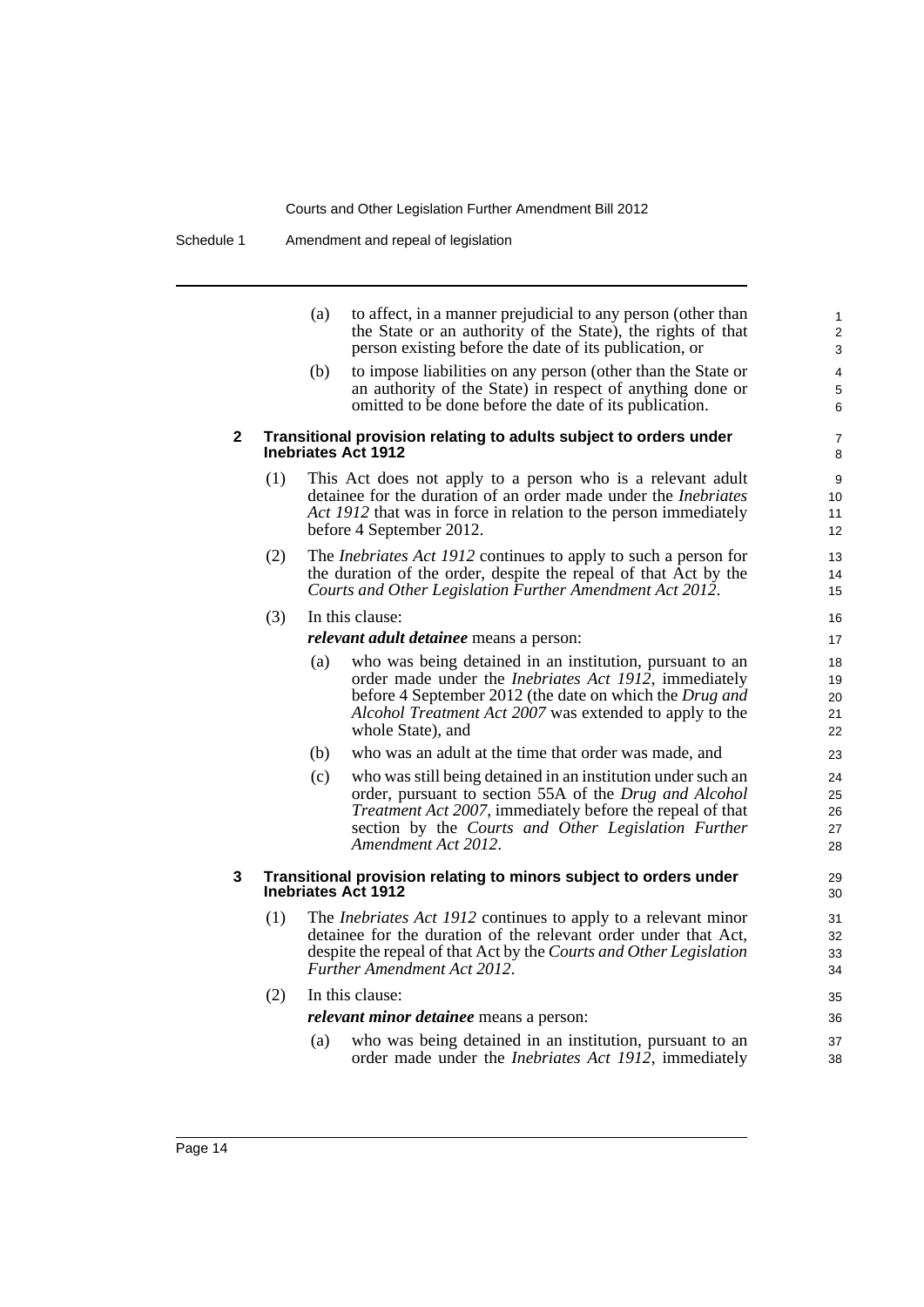Amendment and repeal of legislation Schedule 1 and Schedule 1

before the commencement of the *Courts and Other Legislation Further Amendment Act 2012*, and (b) who was a minor at the time that order was made. **Explanatory note** Item [1] of the proposed amendments to the *Drug and Alcohol Treatment Act 2007* restates the fact that the Act does not apply to persons under 18 years of age, makes it clear that the Act applies to the whole of the State (because the regulations currently prescribe the whole of the State as the area to which the Act applies and as a consequence of the fact that the *Inebriates Act 1912* is proposed to be repealed by Schedule 1.13) and updates a reference to a repealed Act. Item [2] omits a redundant transitional provision as a consequence of the fact that the *Drug and Alcohol Treatment Act 2007* now applies to the whole of the State. Item [3] provides for the making of savings and transitional regulations consequent on the amendment of the *Drug and Alcohol Treatment Act 2007*. It also inserts transitional provisions relating to the repeal of the *Inebriates Act 1912* (namely that a person (whether an adult or a minor) who is being detained in an institution under an order made under the *Inebriates Act 1912* immediately before the repeal of that Act is to be dealt with as if the *Inebriates Act 1912* had not been repealed). **1.11 Drug and Alcohol Treatment Regulation 2012 Clause 4 Area where Act applies** Omit the clause. **Explanatory note** The proposed amendment to the *Drug and Alcohol Treatment Regulation 2012* removes a clause that provides that the *Drug and Alcohol Treatment Act 2007* applies to the whole of the State (which is redundant now that the *Inebriates Act 1912* is proposed to be repealed by Schedule 1.13 and the *Drug and Alcohol Treatment Act 2007* is being amended by Schedule 1.10 to make it clear that it applies to the whole of the State). **1.12 Fines Act 1996 No 99 [1] Section 99A Definitions** Omit the definition of *approved organisation*. Insert instead: *approved organisation* means a person or body approved for the time being by: (a) the Director-General of the Department of Attorney General and Justice, or (b) a member of staff of the Department of Attorney General and Justice to whom the Director-General of that Department has delegated the power to approve a person or body under this definition. 1 2 3 4 5 6 7 8 9 10 11 12 13 14 15 16 17 18 19 20 21 22 23 24 25 26 27 28 29 30 31 32 33 34 35 36 37 38 39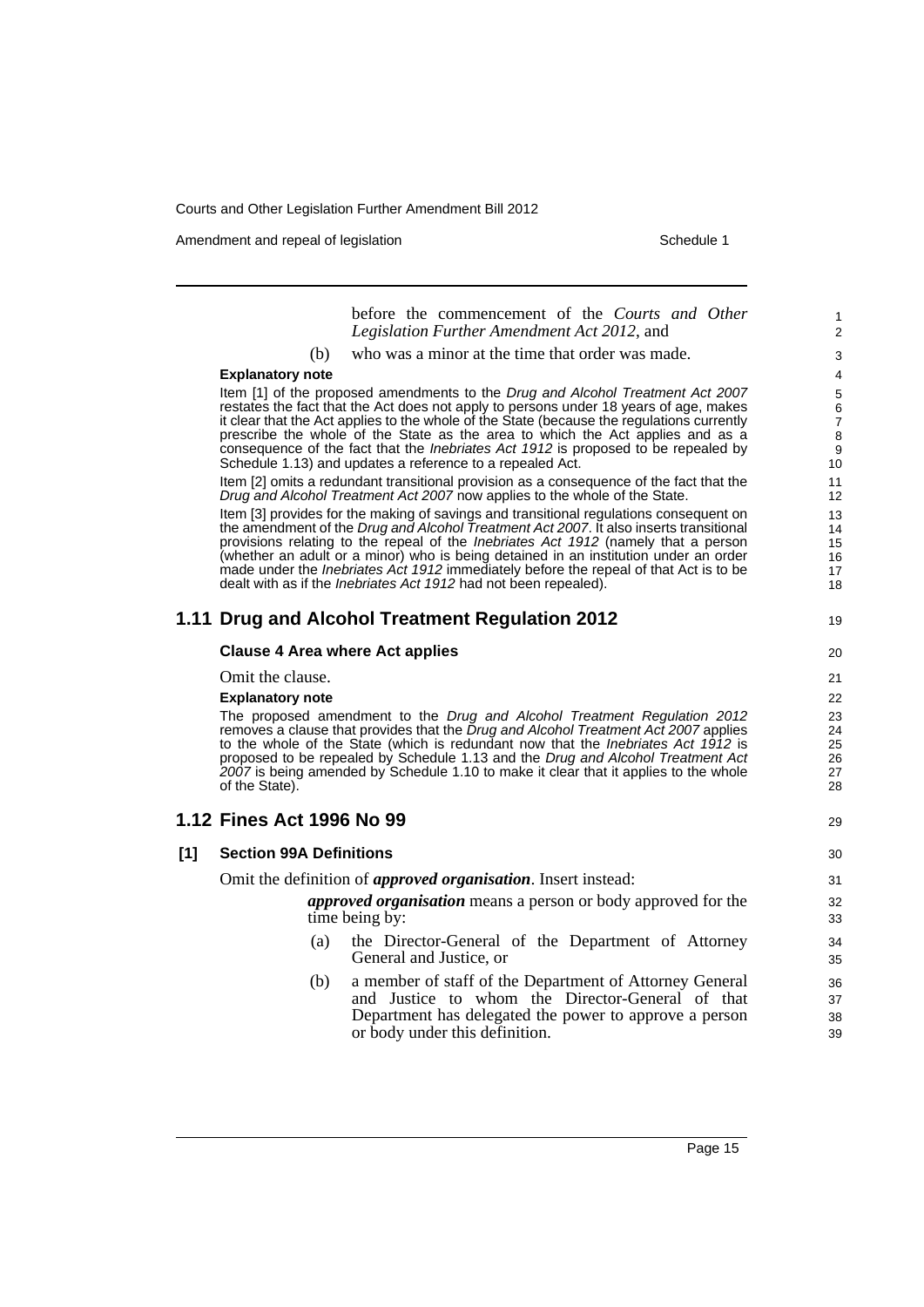Schedule 1 Amendment and repeal of legislation

#### **[2] Section 101A Hardship Review Board** Omit "Attorney General's Department" from section 101A (1) (c). Insert instead "Department of Attorney General and Justice". **Explanatory note** Item [1] of the proposed amendments to the *Fines Act 1996* allows for approved organisations (that is, organisations with which a person subject to a work and development order must undertake unpaid work in order to satisfy all or part of a fine) to be approved either by the Director-General of the Department of Attorney General and Justice (as at present) or by a delegate of the Director-General who is a member of staff of that Department. Item [2] updates a reference to a Department. **1.13 Inebriates Act 1912 No 24** The Act is repealed. **Explanatory note** The proposed item repeals the *Inebriates Act 1912*. The *Drug and Alcohol Treatment Act 2007* now applies to the whole of the State and, accordingly, the *Inebriates Act 1912* has no remaining operation in relation to adults. (This is because, since 4 September 2012, the regulations made under section 4 (1) of the *Drug and Alcohol Treatment Act 2007* have prescribed the whole of the State to be the area to which that Act applies. Therefore, the *Inebriates Act 1912* is now redundant, in relation to adults.) As a result of the repeal there will be no legislation that requires the involuntary treatment of minors for substance abuse problems, as detention is considered inappropriate for minors. Such minors will be dealt with under non-legislative programs and, where appropriate, under the *Mental Health Act 2007*. **1.14 Jury Amendment Act 2010 No 55 [1] Schedule 1 Amendment of Jury Act 1977 No 18** Insert at the end of clause 4 (2) (g) of Schedule 1 to the *Jury Act 1977* (as proposed to be substituted by Schedule 1 [22]): , or (h) subject to an interim control order, or a control order, within the meaning of the *Crimes (Criminal Organisations Control) Act 2012.* **[2] Schedule 1 [22]** Omit proposed clause 5 (1) (c) and (g)–(l) from Schedule 1 to the *Jury Act 1977*. 1  $\mathfrak{p}$ 3 4 5 6 7 8 9 10 11 12 13 14 15 16 17 18 19 20 21 22 23 24 25 26 27 28 29 30 31 32 33 34 35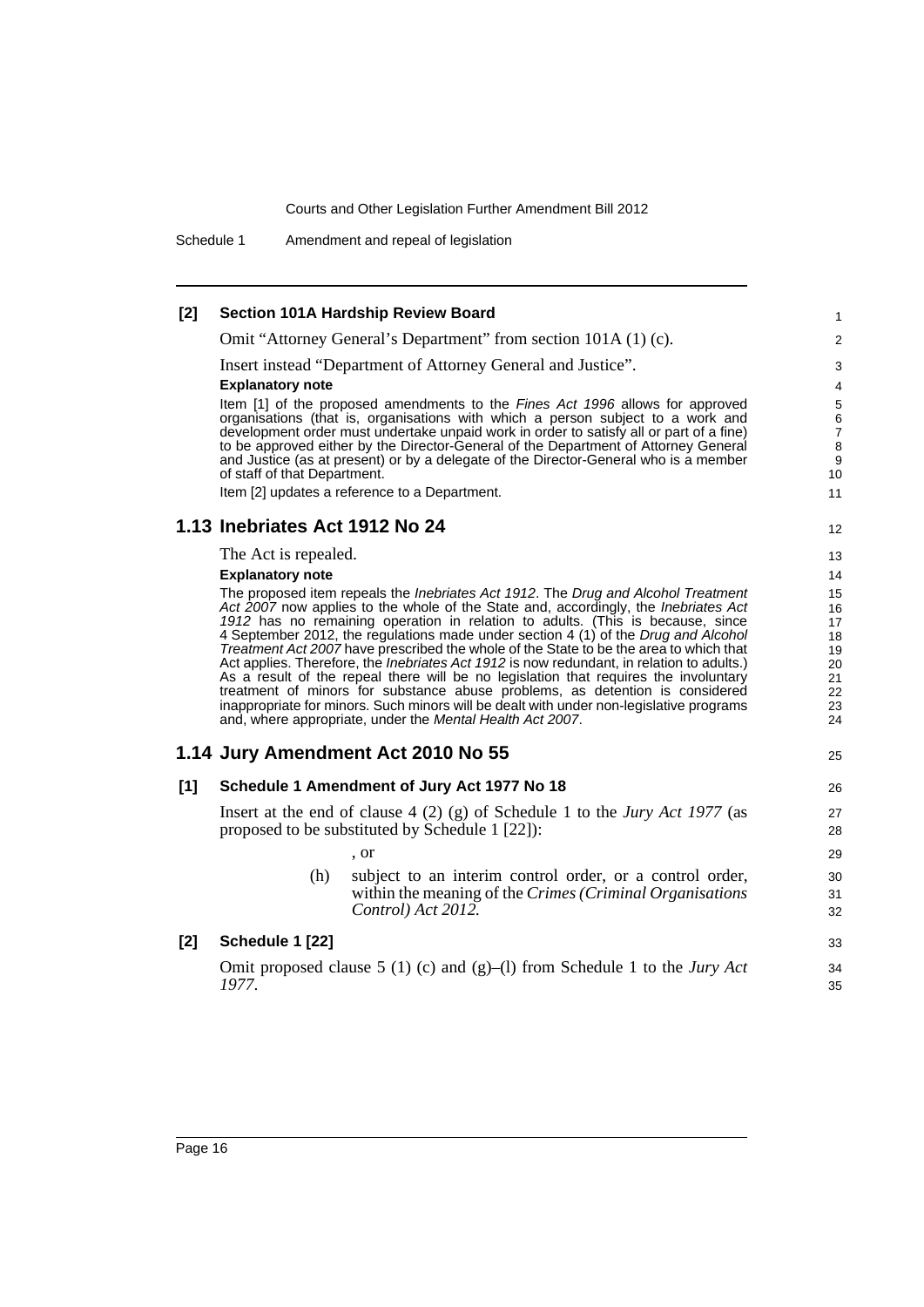Amendment and repeal of legislation Schedule 1

| $[3]$ | Schedule 1 [22]                                                                                                                                                                                                                                                                                                                                                                                                                                            |                     |                                                                                                                                                                     |          |  |
|-------|------------------------------------------------------------------------------------------------------------------------------------------------------------------------------------------------------------------------------------------------------------------------------------------------------------------------------------------------------------------------------------------------------------------------------------------------------------|---------------------|---------------------------------------------------------------------------------------------------------------------------------------------------------------------|----------|--|
|       | Insert after proposed clause 5 of Schedule 1 to the Jury Act 1977:                                                                                                                                                                                                                                                                                                                                                                                         |                     |                                                                                                                                                                     |          |  |
|       | <b>5A</b>                                                                                                                                                                                                                                                                                                                                                                                                                                                  |                     | Persons who are Australian lawyers                                                                                                                                  | 3        |  |
|       |                                                                                                                                                                                                                                                                                                                                                                                                                                                            |                     | A person who is an Australian lawyer, whether or not an<br>Australian legal practitioner, is excluded from jury service.                                            | 4<br>5   |  |
| [4]   |                                                                                                                                                                                                                                                                                                                                                                                                                                                            | Schedule 1 [22]     |                                                                                                                                                                     | 6        |  |
|       | Omit "an Australian lawyer or" from proposed clause 6 (1) of Schedule 1 to<br>the Jury Act 1977.                                                                                                                                                                                                                                                                                                                                                           |                     |                                                                                                                                                                     |          |  |
|       |                                                                                                                                                                                                                                                                                                                                                                                                                                                            | Insert instead "a". |                                                                                                                                                                     | 9        |  |
| $[5]$ |                                                                                                                                                                                                                                                                                                                                                                                                                                                            | Schedule 1 [22]     |                                                                                                                                                                     | 10       |  |
|       |                                                                                                                                                                                                                                                                                                                                                                                                                                                            |                     | Omit proposed clause 7 (1) (a)–(g) of Schedule 1 to the Jury Act 1977.                                                                                              | 11       |  |
|       |                                                                                                                                                                                                                                                                                                                                                                                                                                                            | Insert instead:     |                                                                                                                                                                     | 12       |  |
|       |                                                                                                                                                                                                                                                                                                                                                                                                                                                            | (a)                 | the Department of Attorney General and Justice,                                                                                                                     | 13       |  |
|       |                                                                                                                                                                                                                                                                                                                                                                                                                                                            | (b)                 | the State Parole Authority,                                                                                                                                         | 14       |  |
|       |                                                                                                                                                                                                                                                                                                                                                                                                                                                            | (c)                 | the Serious Offenders Review Council,                                                                                                                               | 15       |  |
|       |                                                                                                                                                                                                                                                                                                                                                                                                                                                            | (d)                 | the Serious Young Offenders Review Panel,                                                                                                                           | 16       |  |
|       |                                                                                                                                                                                                                                                                                                                                                                                                                                                            | (e)                 | the Probation and Parole Service,                                                                                                                                   | 17       |  |
|       |                                                                                                                                                                                                                                                                                                                                                                                                                                                            | (f)                 | the Justice and Forensic Mental Health Network,                                                                                                                     | 18       |  |
|       |                                                                                                                                                                                                                                                                                                                                                                                                                                                            | (g)                 | the Mental Health Review Tribunal.                                                                                                                                  | 19       |  |
| [6]   | Schedule 1 [23]                                                                                                                                                                                                                                                                                                                                                                                                                                            |                     |                                                                                                                                                                     |          |  |
|       | Insert at the end of proposed Schedule 2 to the Jury Act 1977:                                                                                                                                                                                                                                                                                                                                                                                             |                     |                                                                                                                                                                     |          |  |
|       | 9<br>A person who resides with, and has the full-time care of, a person<br>who is sick, infirm or disabled.<br><b>Explanatory note</b><br>Item [1] of the proposed amendments to the Jury Amendment Act 2010 provides that<br>a person subject to an interim control order, or a control order, within the meaning of                                                                                                                                      |                     |                                                                                                                                                                     |          |  |
|       | the Crimes (Criminal Organisations Control) Act 2012 is excluded from jury service.<br>Persons subject to certain other orders (such as non-association or place restriction<br>orders and apprehended violence orders) are already excluded from jury service.                                                                                                                                                                                            |                     |                                                                                                                                                                     |          |  |
|       | Item [2] omits references to office holders who are required to be Australian lawyers<br>from a proposed clause that provides that they are excluded from jury service. The<br>proposed amendment is made as a consequence of item [3], which proposes to<br>continue the current exclusion of all Australian lawyers from jury service. As a result of<br>that amendment, the specific references to office holders who are lawyers will be<br>redundant. |                     |                                                                                                                                                                     |          |  |
|       |                                                                                                                                                                                                                                                                                                                                                                                                                                                            |                     | Item [3] amends an uncommenced provision, to continue the current exclusion of<br>Australian lawyers from jury service (which the amending Act proposed to remove). | 36<br>37 |  |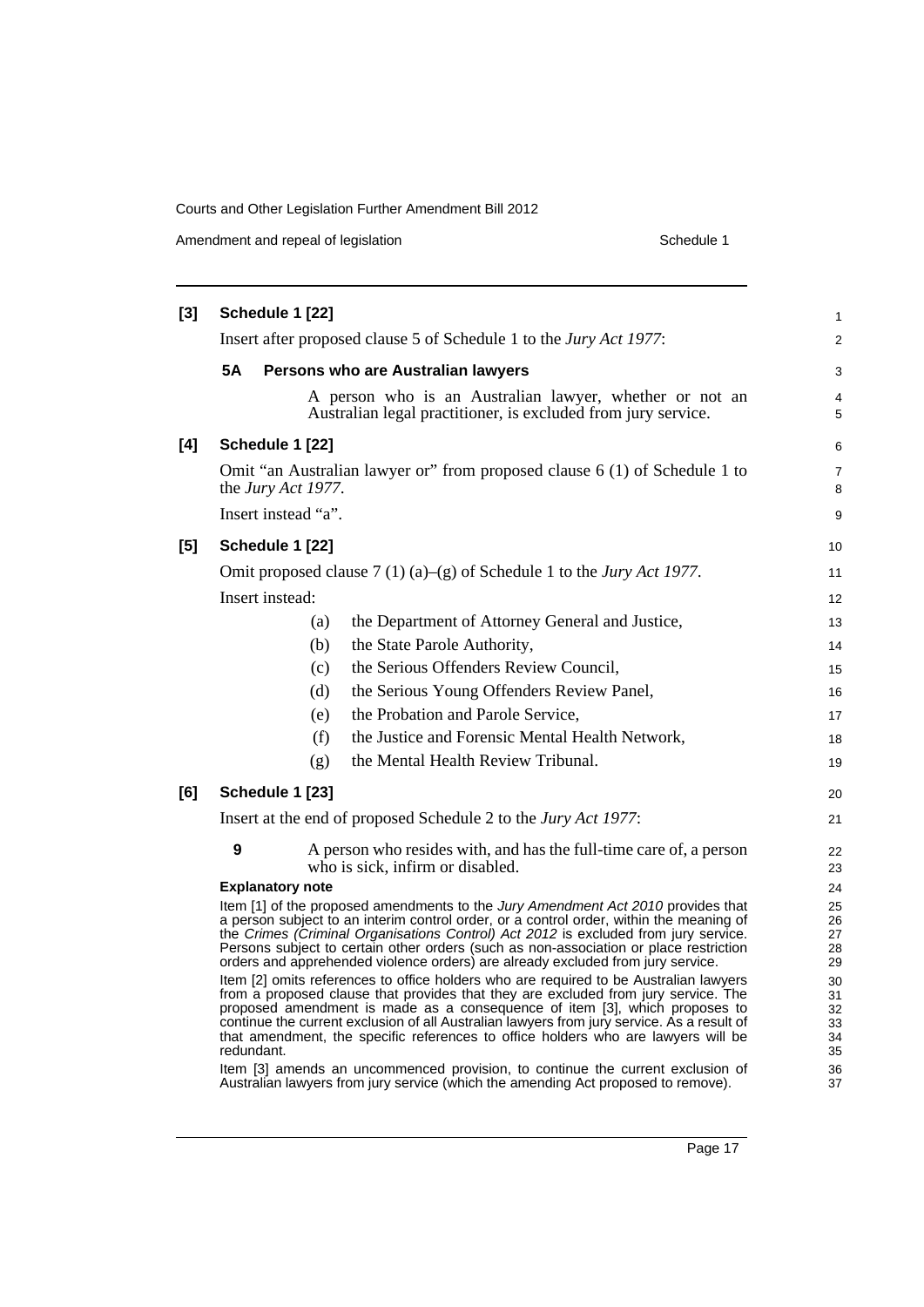Schedule 1 Amendment and repeal of legislation

Item [4] omits a reference to Australian lawyers from an uncommenced clause that provides a limited exclusion from jury service for certain government lawyers. The proposed amendment is made as a consequence of the continuation of the current exclusion of Australian lawyers from jury service, which makes the reference to them redundant.

Item [5] updates references to Departments and a statutory corporation.

Item [6] restores the current right of people who live with and have the full-time care of a person who is sick, infirm or disabled to claim an exemption from serving on a jury.

#### **1.15 Land and Environment Court Act 1979 No 204**

### 9 10

#### **[1] Section 11 Acting Judges**

Insert after section 11 (3A):

(3B) While a person completes or otherwise continues under subsection (3A) to deal with any matters relating to proceedings that have been heard or partly heard by the person before the expiration of the period of the person's appointment, the person has all the entitlements and functions of a Judge and, for the purpose of those proceedings, is taken to continue to be a Judge.

#### **[2] Section 12 Commissioners**

Insert after section 12 (2B):

- (2C) A person appointed as a Commissioner may, despite the expiration of the term of the person's appointment, complete or otherwise continue to deal with any matters relating to proceedings that have been heard or partly heard, or a conciliation conference that has been presided over or partly presided over, by the person before the expiration of that term.
- (2D) While a person completes or otherwise continues under subsection (2C) to deal with any matters relating to proceedings that have been heard or partly heard by the person, or conciliation conferences that have been presided over or partly presided over, before the expiration of the term of the person's appointment, the person has all the entitlements and functions of a Commissioner and, for the purpose of those proceedings or conferences, is taken to continue to be a Commissioner.

#### **[3] Section 13 Acting Commissioners**

Insert after section 13 (6):

(7) While a person completes or otherwise continues under subsection (6) to deal with any matters relating to proceedings or a conciliation conference, the person has all the entitlements and functions of a Commissioner (in the case of a person who acted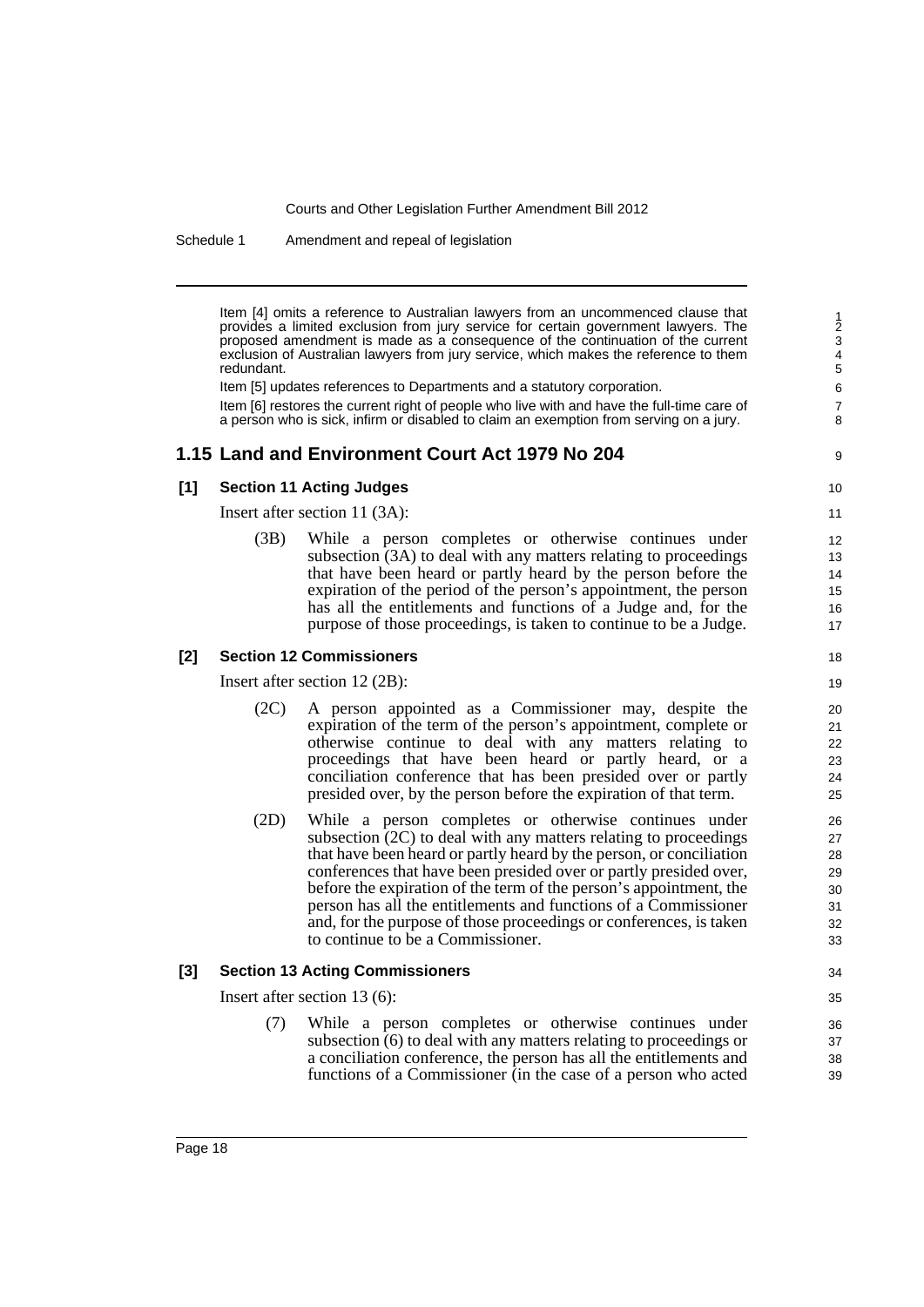Amendment and repeal of legislation Schedule 1 and the Schedule 1 set of legislation

on a full-time basis) or a part-time Commissioner (in the case of a person who acted on a part-time basis) and, for the purpose of those proceedings or that conference, is taken to continue to be a full-time Commissioner or part-time Commissioner (as the case may be). **[4] Schedule 3 Savings, transitional and other provisions** Insert after clause 12: **13 Provisions consequent on enactment of Courts and Other Legislation Further Amendment Act 2012** (1) Section 11 (3B) extends to a person who, immediately before the insertion of that subsection by the amending Act, was an acting Judge. (2) Section 12 (2C) and (2D) extend to a person who, immediately before the insertion of those subsections by the amending Act, was a Commissioner. (3) Section 13 (7) extends to a person who, immediately before the insertion of that subsection by the amending Act, was an Acting Commissioner (whether full-time or part-time). (4) In this clause: *amending Act* means the *Courts and Other Legislation Further Amendment Act 2012*. **Explanatory note** Item [1] of the proposed amendments to the *Land and Environment Court Act 1979* brings a provision about acting Judges of the Land and Environment Court into line with provisions about acting Judges and officers of other courts. The new subsection provides that while a person whose appointment as an acting Judge has expired completes or otherwise continues to deal with matters relating to proceedings that have been heard, or partly heard, before the expiration of the person's appointment, the person has all the entitlements and functions of a Judge and, for the purposes of those proceedings, is taken to continue to be a Judge. Similar provisions are found in section 13 (9) of the *District Court Act 1973*, clause 4 (2) of Schedule 1 to the *Local Court Act 2007*, clause 10 (2) of Schedule 1 to the *Coroners Act 2009* and clause 8A (3) of Schedule 3 to the *Administrative Decisions Tribunal Act 1997*. Item [2] provides that a person appointed as a Commissioner of the Land and Environment Court whose term of appointment has expired can complete or otherwise continue to deal with any matters relating to proceedings that have been heard, or partly heard, by the Commissioner before the expiration of his or her term, or a conciliation conference that has been presided over or partly presided over by the Commissioner before the expiration of that term. It also provides that while a person deals with such matters the person has all the entitlements and functions of a Commissioner and, for the purposes of those proceedings or conferences, is taken to continue to be a Commissioner. 1 2 3 4 5 6 7 8 9  $1<sub>0</sub>$ 11 12 13 14 15 16 17 18 19  $20$ 21 22 23 24 25 26 27 28 29 30 31 32 33 34 35 36 37 38 39 40 41 42

Item [3] brings a provision about acting Commissioners of the Land and Environment Court into line with provisions about acting judges and officers of other courts whose term of appointment has expired. The new provision provides that while a person

Page 19

43 44 45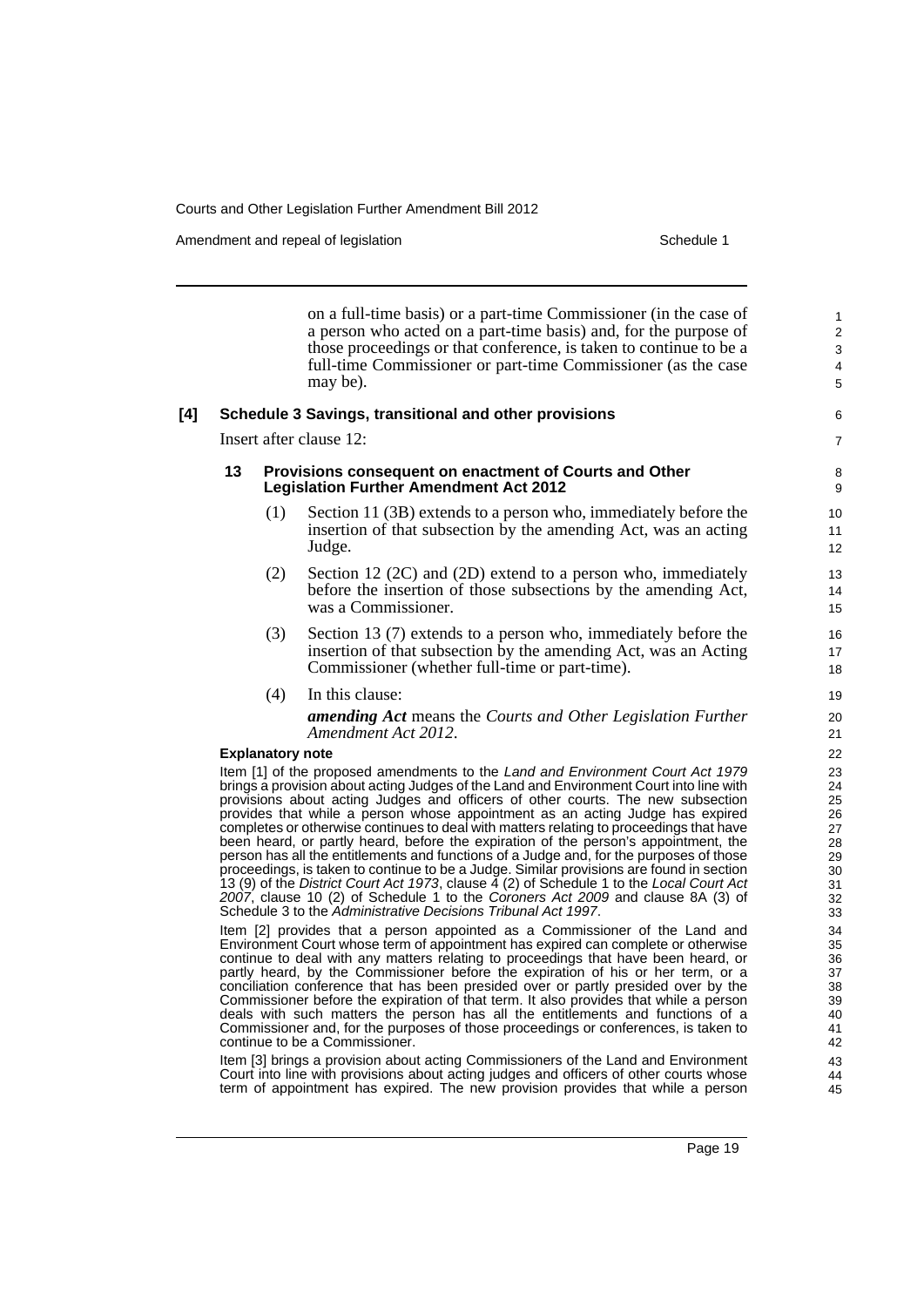Schedule 1 Amendment and repeal of legislation

whose term of appointment as an acting Commissioner has expired completes or otherwise continues to deal with matters relating to proceedings that have been heard, or partly heard, or a conciliation conference that has been presided over or partly presided over by the Commissioner, before the expiration of that term, the person has all the entitlements and functions of a Commissioner and, for the purposes of those proceedings or conference, is taken to continue to be a Commissioner. Item [4] extends the proposed amendments about acting Judges, Commissioners and acting Commissioners to persons who held office immediately before the commencement of the amendments. **1.16 NSW Trustee and Guardian Act 2009 No 49 Section 13 Refusal of appointment as trustee or manager** Insert "for the benefit of creditors" after "arrangement" in section 13 (2) (a). **Explanatory note** The proposed amendment to the *NSW Trustee and Guardian Act 2009* clarifies that a provision that prohibits the NSW Trustee and Guardian from accepting a trust under a deed of arrangement only applies to accepting trusts under deeds of arrangement for the benefit of creditors. **1.17 Probate and Administration Act 1898 No 13 [1] Section 3 Definitions** Insert in alphabetical order in section 3 (1): *Rule Committee* means: (a) the committee established under section 123 of the *Supreme Court Act 1970*, or (b) the Uniform Rules Committee established under section 8 of the *Civil Procedure Act 2005*. **[2] Sections 44 (2) and 77 (b)** Omit "Public Trustee" wherever occurring. Insert instead "NSW Trustee". **[3] Section 63 To whom administration may be granted** Omit "pray" from section 63 (ii). Insert instead "apply". **[4] Section 75A Delegation** Omit "prescribed by the rules" from section 75A (5). Insert instead "approved by a Rule Committee". 1 2 3 4 5 6 7 8 9 10 11 12 13 14 15 16 17 18 19 20 21 22 23 24 25 26 27 28 29 30 31 32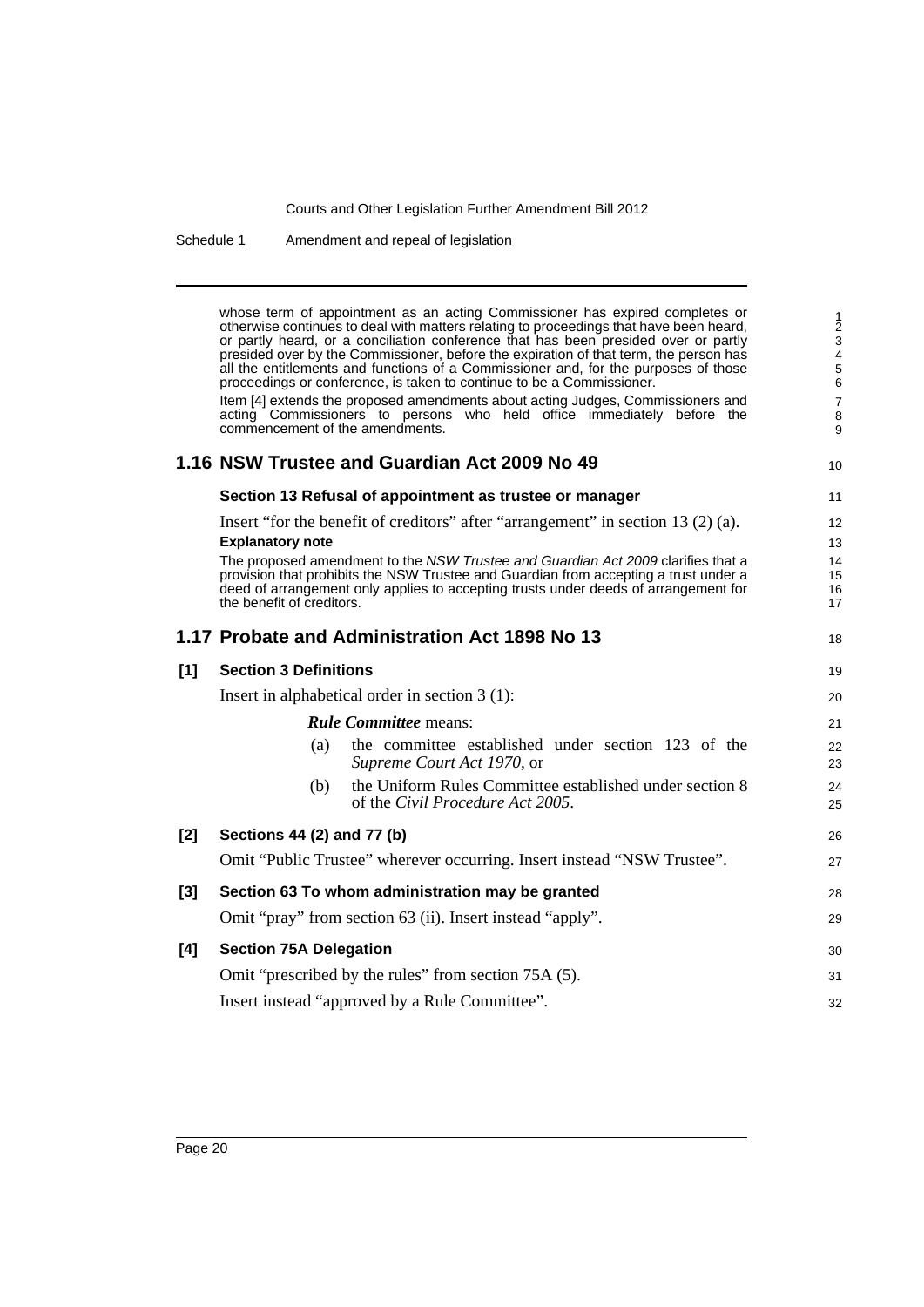Amendment and repeal of legislation Schedule 1 and the Schedule 1 set of legislation

#### **[5] Section 83 Executor may sign acknowledgment in lieu of conveyance** Omit "prescribed by the rules" from section 83 (1). Insert instead "approved by a Rule Committee". **Explanatory note** Item [1] of the proposed amendments to the *Probate and Administration Act 1898* inserts a definition of a term (*Rule Committee*) used in other proposed amendments about the approval of forms. Item [2] updates references to an office (the Public Trustee is now called the NSW Trustee and Guardian, and is referred to in the *Probate and Administration Act 1898* as the NSW Trustee). Item [3] modernises terminology (a reference to a person who can "pray" for administration is updated to refer to a person who can "apply" for administration). Item [4] provides for a person who objects to the appointment of a delegate of an executor or administrator to do so in the form approved by a Rule Committee rather than the form prescribed by the rules (as at present). Item [5] provides for an acknowledgement signed by an executor that a devisee is entitled to real estate to be in a form approved by a Rule Committee rather than the form prescribed by the rules (as at present). **1.18 Supreme Court Act 1970 No 52 [1] Section 36 Additional Judges of Appeal** Insert after section 36 (5): (6) While a Judge attends a sitting to give a judgment or otherwise complete any proceedings under subsection (5) that have been heard while the Judge was acting as an additional Judge of Appeal, the Judge has all the entitlements and functions of a Judge of Appeal and, for the purpose of that judgment or those proceedings, is taken to continue to be a Judge of Appeal. **[2] Section 37 Acting Judges** Insert after section 37 (3A): (3AA) While a person completes or otherwise continues under subsection (3A) to deal with any matters relating to proceedings that have been heard or partly heard by the person before the expiration of the period of the person's appointment, the person has all the entitlements and functions of a Judge and, for the purpose of those proceedings, is taken to continue to be a Judge and (if the person was so appointed to act as such) a Judge of Appeal. 1  $\overline{2}$ 3 4 5 6 7 8 9 10 11 12 13 14 15 16 17 18 19  $20$ 21 22 23 24 25 26 27 28 29 30 31 32 33 34 35 36 37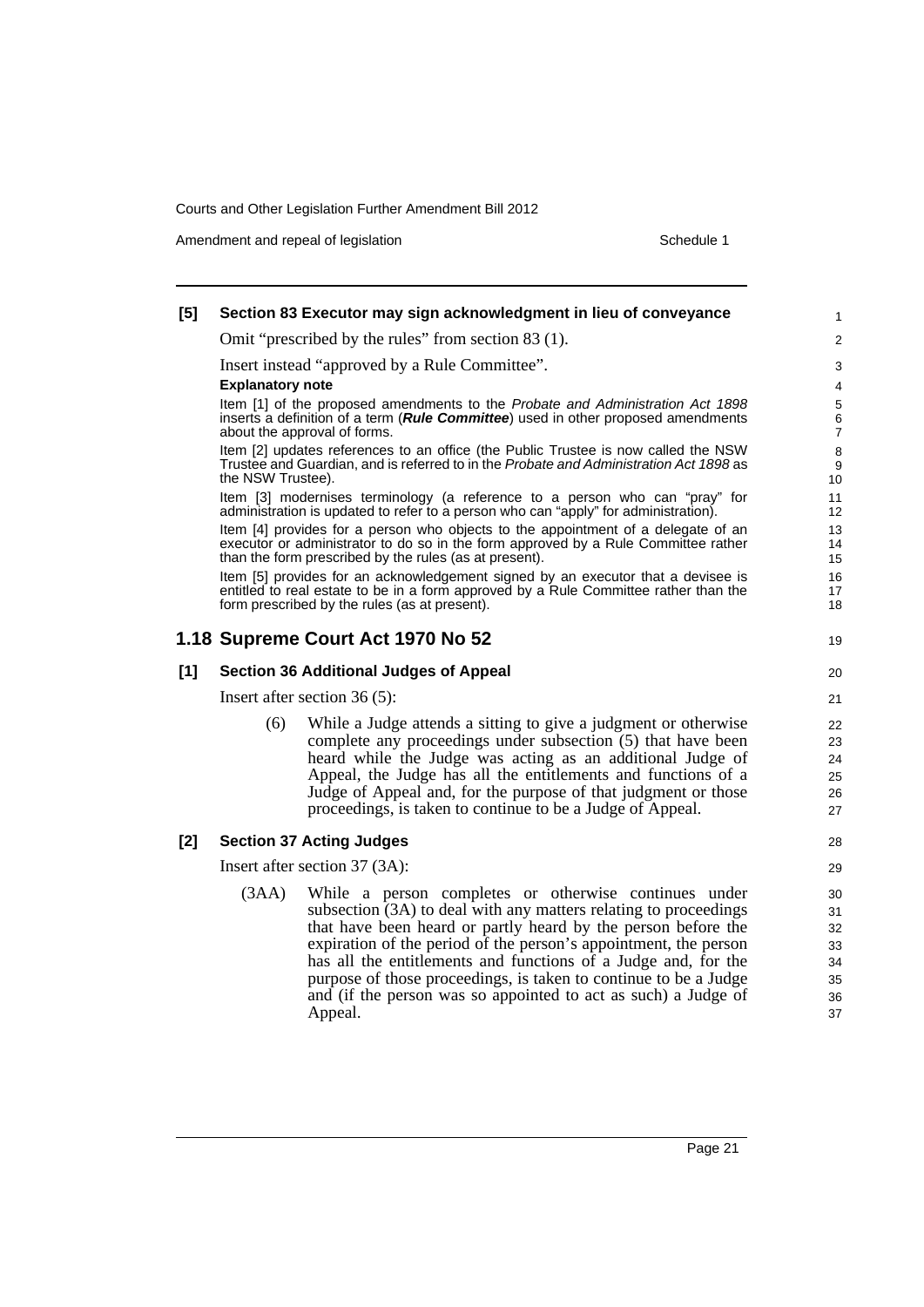| $[3]$ | <b>Third Schedule Criminal proceedings</b>                                                                                                                                                                                                                                                                                                                                                                                                                                                                                                      |     |                                                                                                                                         |                   |  |  |
|-------|-------------------------------------------------------------------------------------------------------------------------------------------------------------------------------------------------------------------------------------------------------------------------------------------------------------------------------------------------------------------------------------------------------------------------------------------------------------------------------------------------------------------------------------------------|-----|-----------------------------------------------------------------------------------------------------------------------------------------|-------------------|--|--|
|       | Omit paragraph (e).                                                                                                                                                                                                                                                                                                                                                                                                                                                                                                                             |     |                                                                                                                                         |                   |  |  |
| [4]   | <b>Fourth Schedule Savings and transitional provisions</b>                                                                                                                                                                                                                                                                                                                                                                                                                                                                                      |     |                                                                                                                                         |                   |  |  |
|       |                                                                                                                                                                                                                                                                                                                                                                                                                                                                                                                                                 |     | Insert at the end of clause $1(2)$ :                                                                                                    | 3<br>4            |  |  |
|       |                                                                                                                                                                                                                                                                                                                                                                                                                                                                                                                                                 |     | any other Act that amends this Act                                                                                                      | 5                 |  |  |
|       |                                                                                                                                                                                                                                                                                                                                                                                                                                                                                                                                                 |     |                                                                                                                                         |                   |  |  |
| [5]   | Fourth Schedule, Part 17                                                                                                                                                                                                                                                                                                                                                                                                                                                                                                                        |     |                                                                                                                                         |                   |  |  |
|       | Insert after Part 16:                                                                                                                                                                                                                                                                                                                                                                                                                                                                                                                           |     |                                                                                                                                         |                   |  |  |
|       |                                                                                                                                                                                                                                                                                                                                                                                                                                                                                                                                                 |     | Part 17 Provisions consequent on enactment of                                                                                           |                   |  |  |
|       |                                                                                                                                                                                                                                                                                                                                                                                                                                                                                                                                                 |     | <b>Courts and Other Legislation Further</b>                                                                                             | 9                 |  |  |
|       |                                                                                                                                                                                                                                                                                                                                                                                                                                                                                                                                                 |     | <b>Amendment Act 2012</b>                                                                                                               | 10                |  |  |
|       | 26                                                                                                                                                                                                                                                                                                                                                                                                                                                                                                                                              |     | <b>Application of amendments</b>                                                                                                        |                   |  |  |
|       |                                                                                                                                                                                                                                                                                                                                                                                                                                                                                                                                                 | (1) | Section 36 (6) extends to a person who, immediately before the                                                                          | $12 \overline{ }$ |  |  |
|       |                                                                                                                                                                                                                                                                                                                                                                                                                                                                                                                                                 |     | insertion of that subsection by the amending Act, was an<br>additional Judge of Appeal.                                                 | 13<br>14          |  |  |
|       |                                                                                                                                                                                                                                                                                                                                                                                                                                                                                                                                                 | (2) | Section 37 (3AA) extends to a person who, immediately before                                                                            | 15                |  |  |
|       |                                                                                                                                                                                                                                                                                                                                                                                                                                                                                                                                                 |     | the insertion of that subsection by the amending Act, was an<br>acting Judge.                                                           | 16<br>17          |  |  |
|       |                                                                                                                                                                                                                                                                                                                                                                                                                                                                                                                                                 | (3) | The repeal of paragraph (e) of the Third Schedule by the<br>amending Act does not affect any proceedings relating to an                 | 18<br>19          |  |  |
|       |                                                                                                                                                                                                                                                                                                                                                                                                                                                                                                                                                 |     | order under the <i>Inebriates Act 1912</i> that was taken to continue in                                                                | 20                |  |  |
|       |                                                                                                                                                                                                                                                                                                                                                                                                                                                                                                                                                 |     | force by virtue of section 55A of the Drug and Alcohol Treatment<br>Act 2007, as in force immediately before the repeal of that section | 21<br>22          |  |  |
|       |                                                                                                                                                                                                                                                                                                                                                                                                                                                                                                                                                 |     | by the amending Act.                                                                                                                    | 23                |  |  |
|       |                                                                                                                                                                                                                                                                                                                                                                                                                                                                                                                                                 | (4) | In this clause:                                                                                                                         | 24                |  |  |
|       |                                                                                                                                                                                                                                                                                                                                                                                                                                                                                                                                                 |     | amending Act means the Courts and Other Legislation Further                                                                             | 25                |  |  |
|       | <b>Explanatory note</b>                                                                                                                                                                                                                                                                                                                                                                                                                                                                                                                         |     | Amendment Act 2012.                                                                                                                     | 26<br>27          |  |  |
|       | Item [1] of the proposed amendments to the Supreme Court Act 1970 brings a provision                                                                                                                                                                                                                                                                                                                                                                                                                                                            |     |                                                                                                                                         |                   |  |  |
|       | about additional Judges of Appeal into line with provisions about acting Judges and<br>officers of other courts. The new subsection provides that while a person whose term<br>of appointment as an additional Judge of Appeal has expired completes or otherwise<br>continues to deal with matters relating to proceedings that have been heard, or partly<br>heard, before the expiry of the term, the person has all the entitlements and functions<br>of a Judge of Appeal and, for the purposes of those proceedings, is taken to continue |     |                                                                                                                                         |                   |  |  |
|       |                                                                                                                                                                                                                                                                                                                                                                                                                                                                                                                                                 |     |                                                                                                                                         |                   |  |  |
|       |                                                                                                                                                                                                                                                                                                                                                                                                                                                                                                                                                 |     |                                                                                                                                         |                   |  |  |
|       |                                                                                                                                                                                                                                                                                                                                                                                                                                                                                                                                                 |     | to be a Judge of Appeal. Similar provisions are found in section 13 (9) of the District                                                 | 34<br>35<br>36    |  |  |
|       | Court Act 1973, clause 4 (2) of Schedule 1 to the Local Court Act 2007, clause 10 (2)<br>of Schedule 1 to the Coroners Act 2009 and clause 8A (3) of Schedule 3 to the                                                                                                                                                                                                                                                                                                                                                                          |     |                                                                                                                                         |                   |  |  |
|       |                                                                                                                                                                                                                                                                                                                                                                                                                                                                                                                                                 |     | Administrative Decisions Tribunal Act 1997.                                                                                             | 38                |  |  |